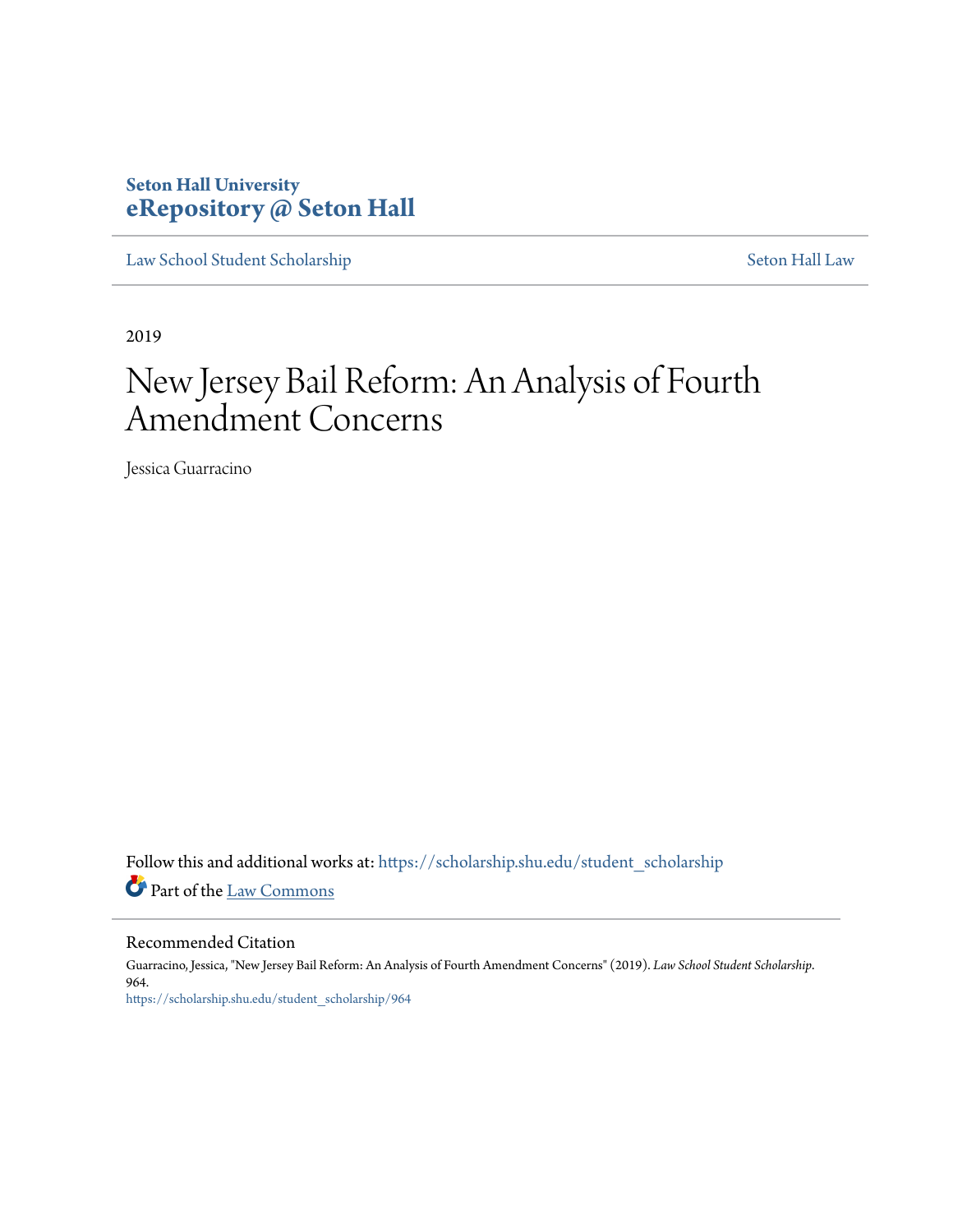# New Jersey Bail Reform: An Analysis of Fourth Amendment Concerns Jessica Guarracino\*

## I. Introduction

Since 1844, New Jersey constitutionally guaranteed monetary bail to all arrested persons not charged with a capital offense.<sup>1</sup> During this time, case law established that the only determination in setting monetary bail or conditions of pretrial release was to assess the arrestee's likelihood to appear in court.<sup>2</sup> On November 4, 2014, the voters of New Jersey drastically changed the bail laws in the State. $3$  The constitutional right to monetary bail was replaced with a constitutional right to monetary bail, non-monetary conditions, or a combination of the both.<sup>4</sup> The constitutional amendment also permitted the courts to consider an arrestee's likelihood to appear in court, the risk the arrestee posed to the community or other person if released pretrial, and the arrestee's likelihood to obstruct the criminal justice process.<sup>5</sup> Finally, the New Jersey voters gave the legislature the power to establish applicable bail laws consistent with the amendment.<sup>6</sup>

On January 1, 2017, the New Jersey legislature's new bail laws—the Criminal Justice Reform Act (CJRA)—took effect.<sup>7</sup> The major change under the CJRA was practically erasing monetary bail as a consideration for judges in pretrial release.<sup>8</sup> Arrestees and bail bonds companies challenged the federal constitutional validity of the CJRA—even the former television star, Dog

<sup>\*</sup> J.D. Candidate, 2019, Seton Hall University School of Law; B.A., Rutgers University.

<sup>&</sup>lt;sup>1</sup> N.J. CONST. OF 1844, art. 1 ¶ 10.

<sup>2</sup> State v. Korecky, 777 A.2d 927, 934 (N.J. 2001).

<sup>3</sup> *Official List: Public Question Results for 11/04/2014 General Election Public Question No. 1* (Dec. 2, 2014), http://www.nj.gov/state/elections/2014-results/2014-official-general-public-question-1.pdf.

<sup>4</sup> N.J. CONST. OF 1947, art. 1 ¶ 11 (amended Nov. 4, 2014). Pretrial detention is also authorized. N.J. STAT. ANN. § 2A:162-18 (West 2017).

<sup>5</sup> N.J. CONST. OF 1947, art. 1 ¶ 11 (amended Nov. 4, 2014).

<sup>6</sup> *Id.*

<sup>7</sup> *See* N.J. STAT. ANN. § 2A:162-15 to -26.

<sup>8</sup> N.J. STAT. ANN. § 2A:162-17(c).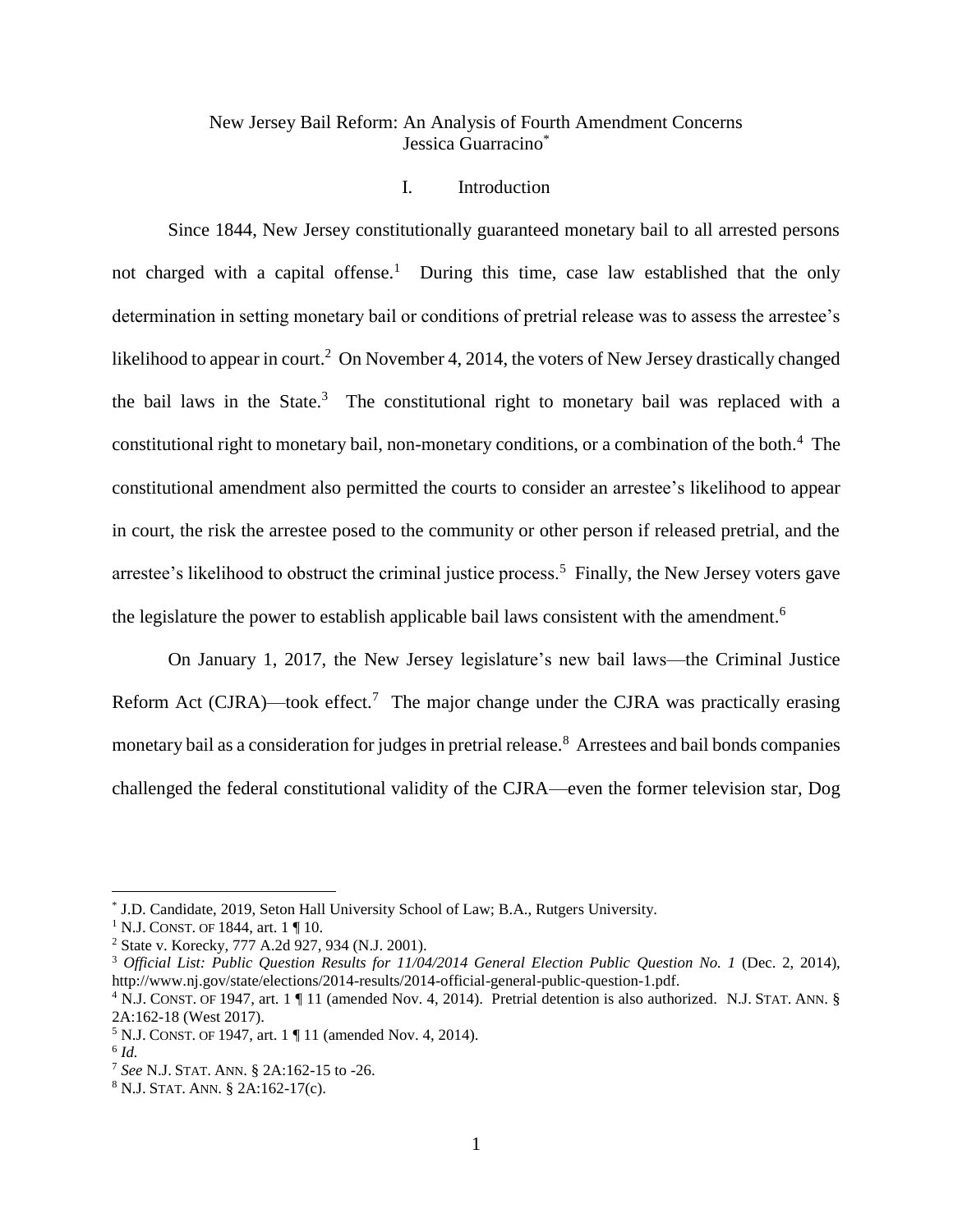the Bounty Hunter, did so.<sup>9</sup> The ACLU is a proponent of the CJRA and filed an amicus brief with the United States District Court for the District of New Jersey in support of the State.<sup>10</sup>

Part II of this Comment will provide a brief history of bail in New Jersey. Next, Part III will explain the present bail reform in New Jersey, the statutory language of the CJRA, and the effect this has had on the bail bonds industry. Part IV will discuss the Eighth and Fourth Amendments. Part V will discuss the Fourth Amendment concerns of removing monetary bail from consideration alongside other non-monetary restrictive conditions. Specifically, part V will analyze the reasonableness of the imposition of ankle monitors on arrestees following pretrial release and whether a less restrictive means of implementing the CJRA's purpose—monetary bail—affects the constitutionality of the CJRA. In sum, this Comment will argue that the CJRA is not unconstitutional under the Fourth Amendment.

#### II. A Brief History of Bail in New Jersey

The New Jersey Supreme Court discussed the CJRA for the first time in *State v. Robinson*. 11 The court recognized the similarities between the Federal Bail Reform Act of 1984 ("Federal Act") and the CJRA.<sup>12</sup> The court also noted one striking difference: the Federal Act places monetary bail alongside other restrictive conditions of pretrial release for a court's

<sup>&</sup>lt;sup>9</sup> See Holland v. Rosen, No. 17-4317 (D.N.J. Sept. 29, 2017) (involving an arrestee released pretrial and subject to restrictive conditions pursuant to the CJRA, including house arrest and ankle monitoring, and a bail bonds company claiming the CJRA violated the Fourth, Eighth, and Fourteenth Amendments). The district court stayed all proceedings pending the plaintiffs' interlocutory appeal of the denial of preliminary injunction. *Id. See also* Rodgers v. Christie, No. 17-5556 (D.N.J July 31, 2017) (involving a mother whose son was killed by an arrestee released pretrial pursuant to the CJRA and a bail bonds company claiming the CJRA violates the Fourteenth Amendment); Collins v. Daniel, No. 17-776 (D.N.M. Oct. 30, 2017) (involving a similar change to the New Mexico bail laws where an arrestee was released pretrial and claimed, along with a bail bonds company, that the current New Mexico bail laws violated the Fourth, Eighth, and Fourteenth Amendments). Alan Feuer, *New Jersey Is Front Line in a National Battle Over Bail*, N.Y. TIMES (Aug. 21, 2017), https://www.nytimes.com/2017/08/21/nyregion/new-jersey-bail-reformlawsuits.html.

<sup>&</sup>lt;sup>10</sup> Brief for Rosen as Amicus Curiae Supporting Defendant, Holland v. Rosen, No. 17-4317 (D.N.J. July 28, 2017).  $11$  160 A.3d 1, 4 (N.J. 2017).

<sup>12</sup> *Id.* at 7; 18 U.S.C. §§ 3141–56 (2012).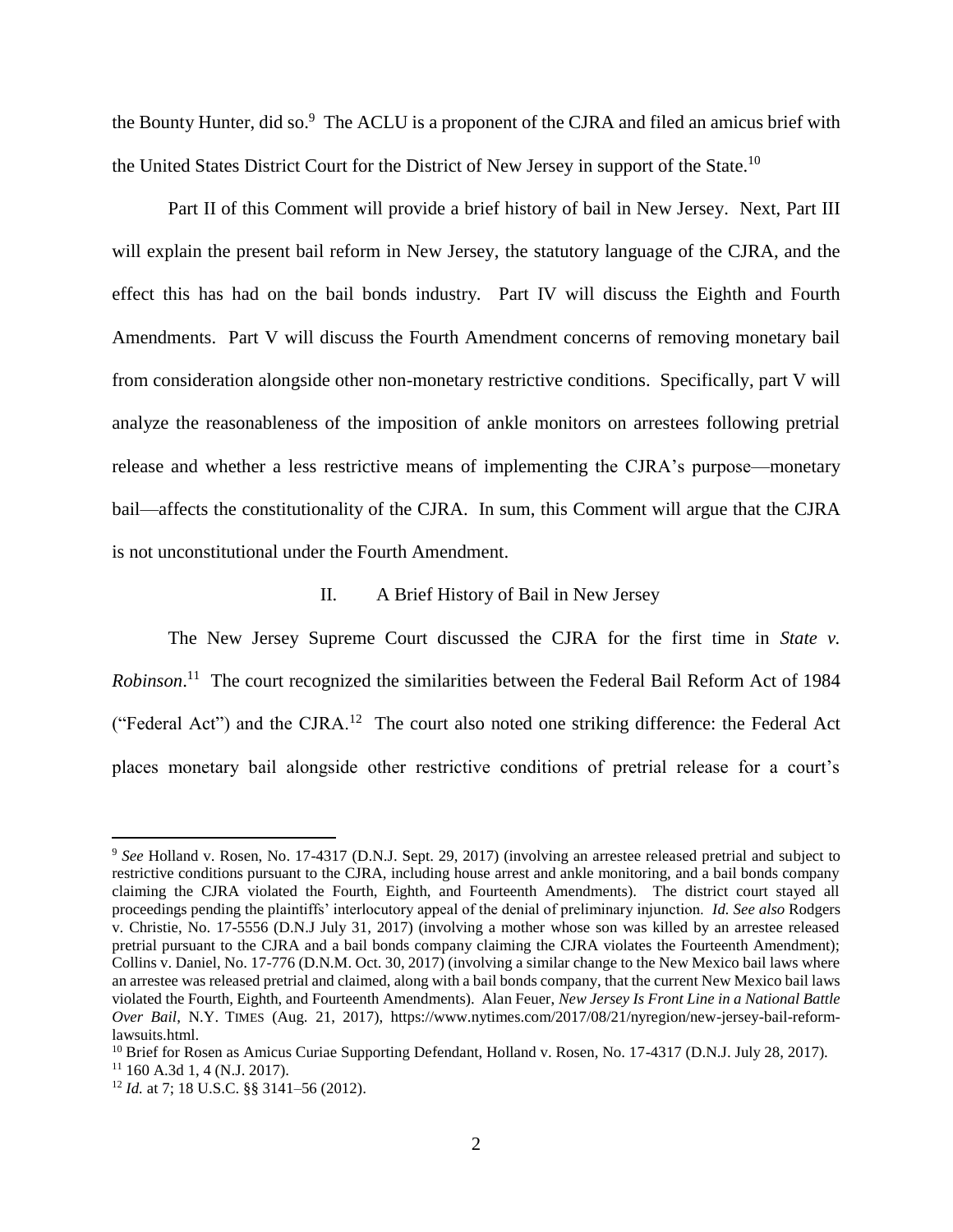consideration, whereas the CJRA removes monetary bail from consideration alongside other restrictive conditions.<sup>13</sup> The United States Supreme Court held the Federal Act was constitutional in *United States v. Salerno*. 14 The *Salerno* Court also held that courts were permitted to detain an arrestee pretrial based on dangerousness to the community—or, that it was not unconstitutional for the court to consider dangerousness at a bail hearing.<sup>15</sup>

Prior to the enactment of the CJRA, New Jersey long guaranteed a right to monetary bail.<sup>16</sup> New Jersey required by statute since 1682 that "all persons arrested shall be bailable by sufficient sureties, unless for capital offenses, where proof is evident or presumption great."<sup>17</sup> In 1844, New Jersey created a constitutional guarantee of monetary bail by including nearly identical language to the 1682 statute in the New Jersey Constitution: "All persons shall, before conviction, be bailable by sufficient sureties, except for capital offences, when the proof is evident or presumption great."<sup>18</sup> This same language was included in the New Jersey Constitution of 1947.<sup>19</sup>

New Jersey previously guaranteed a constitutional right to monetary bail to all defendants not charged with capital offenses.<sup>20</sup> New Jersey later extended monetary bail to defendants charged with a crime that would have been a capital offense prior to the abolition of the death penalty in New Jersey. For example, in *State v. Johnson*, the defendant was indicted by a grand jury for first-degree murder.<sup>21</sup> The New Jersey Supreme Court held the "death penalty provision" of the New Jersey homicide statute was invalid" and the defendant's motion for bail was granted.<sup>22</sup>

 $^{13}$  N.J. STAT. ANN. § 2A:162-17(b)(2), (c); 18 U.S.C. § 3142(c)(B).

<sup>14</sup> 481 U.S. 739, 741 (1987).

<sup>15</sup> *Id.*

<sup>16</sup> *Robinson*, 160 A.3d at 5.

<sup>17</sup> State v. Johnson, 294 A.2d 245, 247 (N.J. 1972) (citations omitted).

<sup>18</sup> N.J. CONST. OF 1844, art. 1 ¶ 10

<sup>&</sup>lt;sup>19</sup> N.J. CONST. OF 1947, art. 1 ¶ 11.

<sup>20</sup> *Id.*

<sup>21</sup> 294 A.2d at 245.

<sup>22</sup> *Id.* at 247, 253.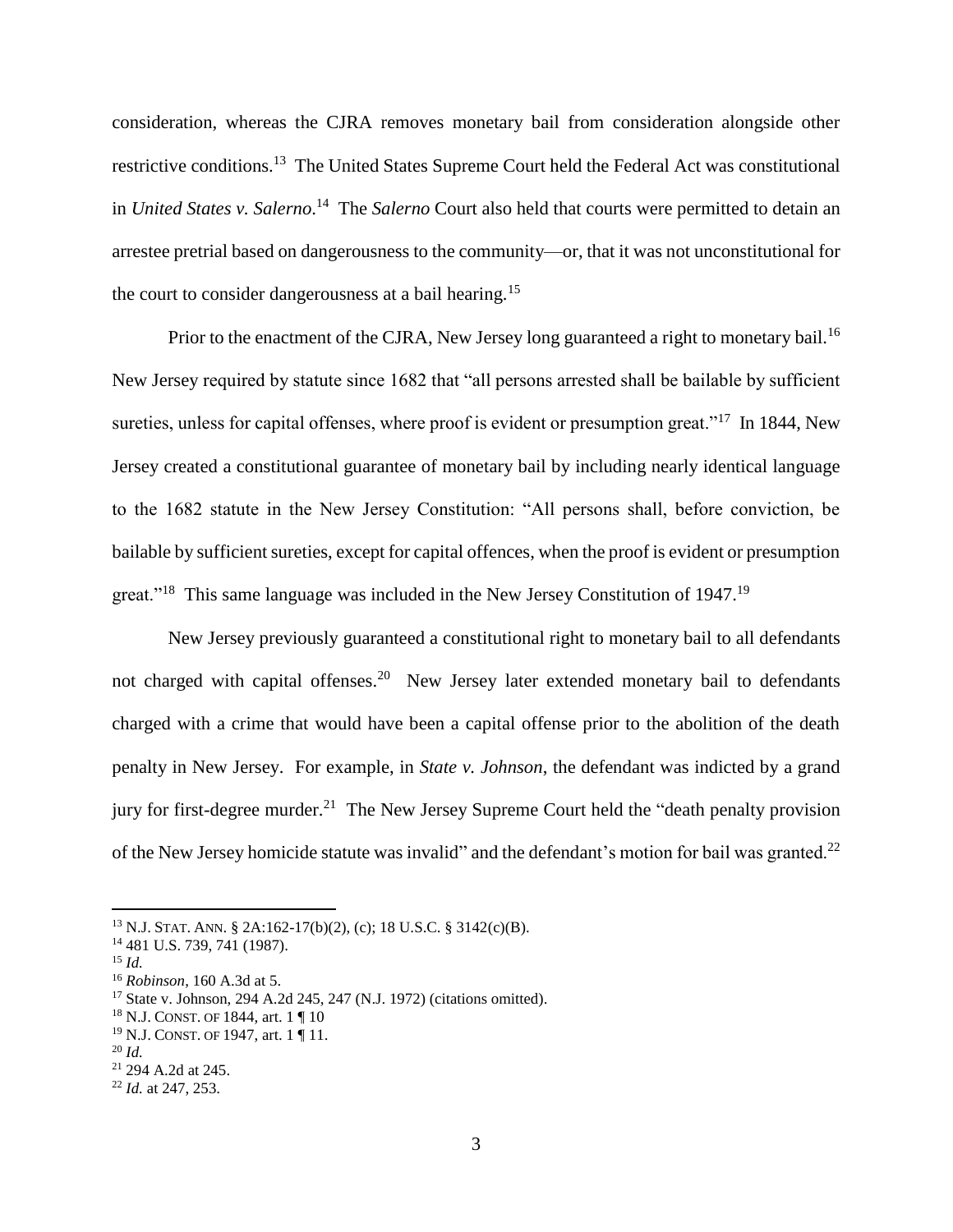The *Johnson* court referred to the constitutional right to monetary bail in New Jersey as a "fundamental right." $^{23}$  The court held that, because the crime the defendant was charged with was no longer considered a capital offense, the defendant was constitutionally entitled to be released on monetary bail.<sup>24</sup> The court, however, provided a list of considerations for determining the bail amount.<sup>25</sup> Based on these considerations, prior to the enactment of the CJRA, assessing an arrestee's danger to the community was not a concern of the New Jersey courts when determining bail.<sup>26</sup> When confronted with the question of an arrestee's effect on "public order and social welfare," the *Johnson* court declined to make a determination.<sup>27</sup> The court stated that "the primary purpose of bail in [New Jersey] is to insure [sic] presence of the accused at trial, and that the constitutional right to bail should not be unduly burdened."<sup>28</sup>

<span id="page-4-0"></span>Subsequently, in *State v. Fann*, the New Jersey Superior Court discussed the purpose and significance of bail.<sup>29</sup> The court stated the purpose of bail was to guarantee the defendant would appear in court for pretrial or trial requirements.<sup>30</sup> The purpose of bail was not to punish the defendant or eliminate a risk of future criminal activity once the defendant was released on bail.<sup>31</sup> Bail was significant, because it was a New Jersey constitutional right.<sup>32</sup> The court also mentioned three constitutional issues with the (now former) bail system in New Jersey: (1) pretrial detention

 $\overline{a}$ 

<sup>26</sup> *See id.*

<sup>23</sup> *Id.* at 248.

<sup>24</sup> *Id.* at 252.

<sup>25</sup> *Id.* at 252–53.

 $27$  294 A.2d at 252. It has been argued that, because judges were given such wide discretion in setting bail, the consideration of an arrestee's dangerousness to the community was likely a "secretive practice" that could not be proven. Timothy R. Schnacke, Michael R. Jones, & Claire B. Brooker, *The History of Bail and Pretrial Release*, PRETRIAL JUST. INST. 1, 14 (Sept. 24, 2010),

http://www.pretrial.org/download/pji-reports/PJI-History%20of%20Bail%20Revised.pdf.

<sup>28</sup> *Johnson*, 294 A.2d at 252.

<sup>29</sup> 571 A.2d 1023 (N.J. Super. Ct. Law Div. 1990).

<sup>30</sup> *Id.* at 1025.

<sup>31</sup> *Id.*

<sup>32</sup> *Id.*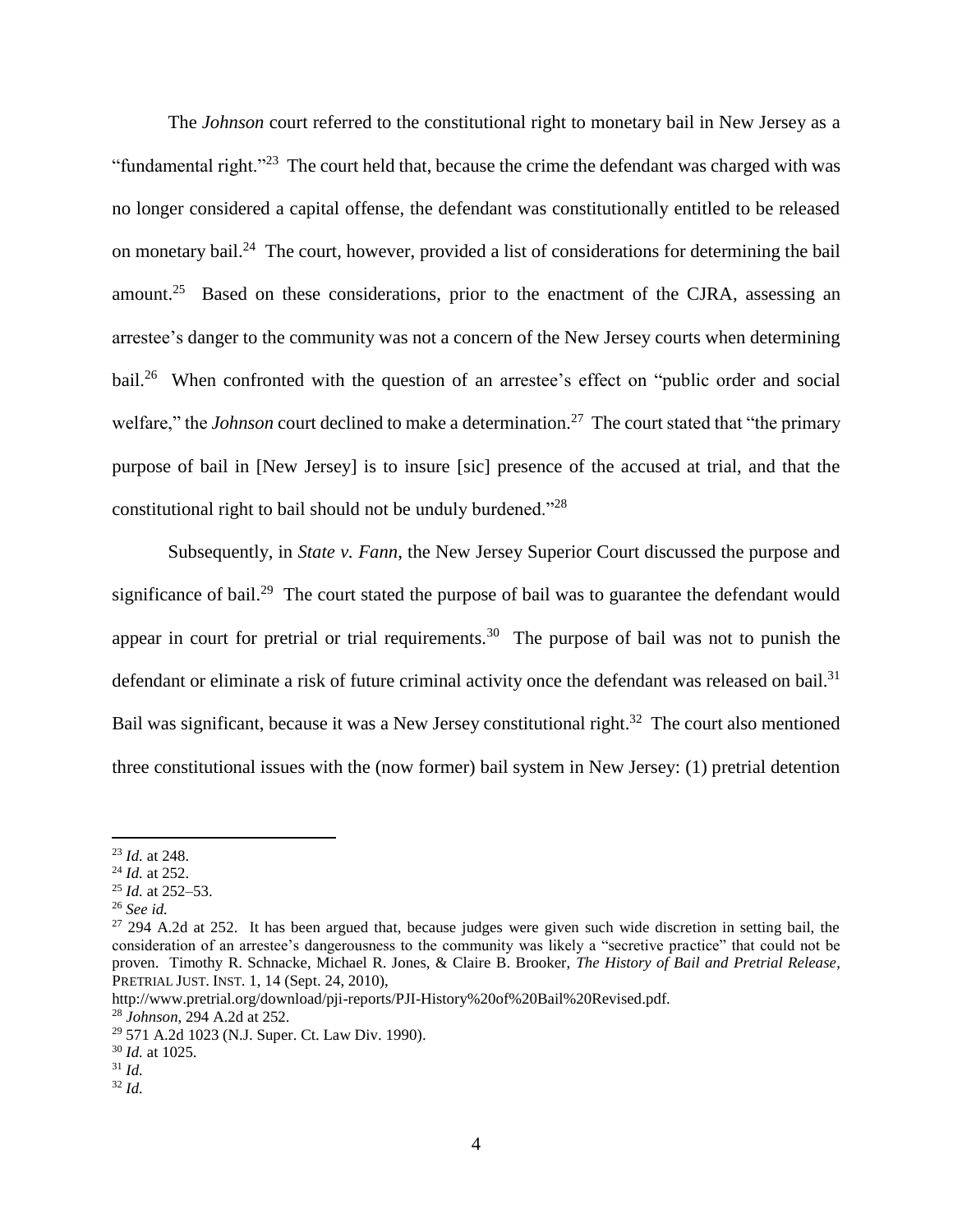of arrestees unable to financially afford bail effectively denies pretrial liberties; (2) a "substantial portion" of such arrestees would not serve any time in jail if they were able to post bail, because at trial they would not be convicted or would not be imprisoned; and (3) defendants that were detained pretrial were two or three times more likely to be sentenced to prison following trial.<sup>33</sup>

<span id="page-5-0"></span>Over a decade later, New Jersey had not corrected some of these serious issues with the bail system. In 2013, Chief Justice Rabner created the Joint Committee on Criminal Justice (JCCJ) to report on issues in the criminal justice system, including bail. $34$  To the first point of concern voiced by the *Fann* court—the denial of liberties to arrestee's detained pretrial due to a financial inability to post bail<sup>35</sup>—the JCCJ reported that arrestees being detained pretrial, even though they had not been convicted, was still an issue.<sup>36</sup> This includes separation from family members, loss of employment, inability to support their family, and a loss of freedom where arrestees are presumed innocent.<sup>37</sup> As to the third point of concern—arrestees detained pretrial are two or three times more likely to be sentenced to prison after trial<sup>38</sup>—the JCCJ reported that arrestees detained pretrial are more likely to plead guilty, be convicted, be sentenced to prison, and receive a harsher prison sentence than arrestees released pretrial.<sup>39</sup>

New Jersey abolished the death penalty by statute in  $2007<sup>40</sup>$  Following this decision, the constitutional right to bail was available for all criminal cases. $41$ 

<sup>33</sup> *Id.* at 1027. *See also*, State v. Korecky, 777 A.2d 927, 930 (N.J. 2001) (stating the primary purpose of bail and any conditions is to assure a defendant appears at trial and it should not be used as a punishment or to prevent future crime after releasing a defendant on bail).

<sup>34</sup> REPORT OF THE J. COMM. ON CRIM. JUST. 1 (2014),

https://www.judiciary.state.nj.us/courts/assets/criminal/finalreport3202014.pdf.

<sup>35</sup> *Fann*, 571 A.2d at 1027.

<sup>36</sup> *Supra* note [34,](#page-5-0) at 1–2, 17.

<sup>37</sup> *Id.*

<sup>38</sup> *Fann*, 571 A.2d at 1027.

<sup>39</sup> *Supra* note [34,](#page-5-0) at 33.

<sup>40</sup> *See* State v. Fortin, 969 A.2d 1133, 1134 (N.J. 2009); N.J. STAT. ANN. § 2C:11-3 (West 2017).

<sup>41</sup> State v. Robinson, 160 A.3d 1, 5 (N.J. 2017).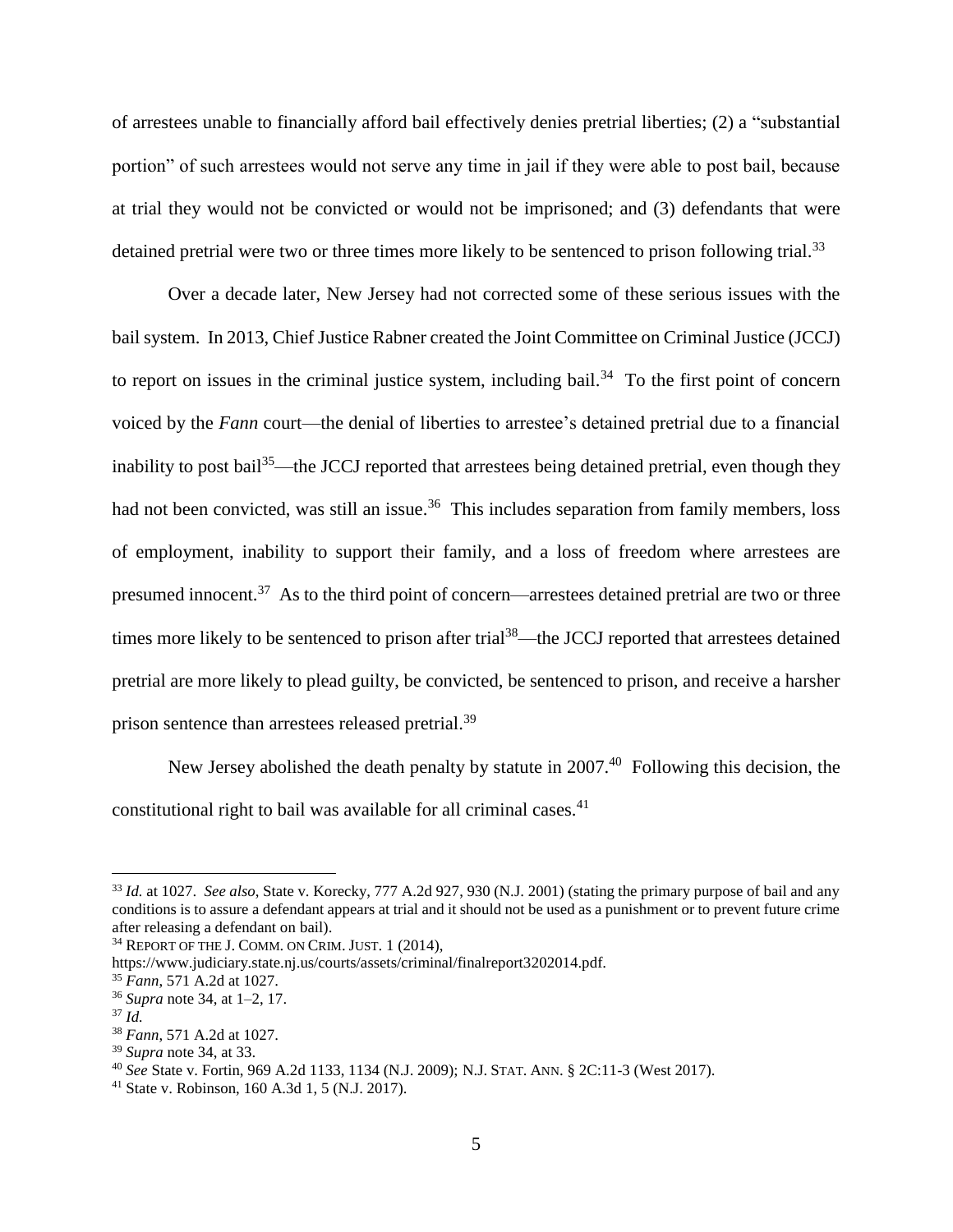#### III. The Present Bail Reform

On November 4, 2014, New Jersey voters amended the New Jersey Constitution to replace the language of "[a]ll persons shall, before conviction, be bailable by sufficient sureties, except for capital offences, when the proof is evident or presumption great"<sup>42</sup> with "[a]ll persons shall, before conviction, be eligible for pretrial release."<sup>43</sup> While monetary bail is not dependent on whether the arrestee presents a risk to others or will obstruct the criminal justice process,<sup>44</sup> the CJRA allows for a combination of non-monetary conditions and monetary bail to assure the arrestee's appearance in court, protect the safety of others, and prevent obstruction of the criminal justice process.<sup>45</sup> This is a striking difference from prior New Jersey case law establishing bail was to secure an arrestee's appearance in court and could not be used to prevent a risk of future crime.<sup>46</sup>

The CJRA took effect on January 1, 2017. The statute's purpose is

to reasonably assure an eligible defendant's appearance in court when required, the protection of the safety of any other person or the community, that the eligible defendant will not obstruct or attempt to obstruct the criminal justice process, and that the eligible defendant will comply with all conditions of release, while authorizing the court, upon motion of a prosecutor, to order pretrial detention of the eligible defendant when it finds clear and convincing evidence that no condition or combination of conditions can reasonably assure the effectuation of these goals. $47$ 

The statute permits monetary bail *only* when the court determines all other conditions of release are inadequate to assure the arrestee will appear in court.<sup>48</sup> The CJRA applies to an arrested "eligible defendant" (or "arrestee")—a person arrested under a complaint-warrant rather than a

<sup>42</sup> N.J. CONST. OF 1947, art. 1 ¶ 10; *Official List: Public Question Results for 11/04/2014 General Election Public Question No. 1* (Dec. 2, 2014), http://www.nj.gov/state/elections/2014-results/2014-official-generalpublic-question-1.pdf.

<sup>43</sup> N.J. CONST. OF 1947, art. 1 ¶ 11 (amended Nov. 4, 2014).

<sup>44</sup> N.J. STAT. ANN. § 2A:162-17(c)(1).

<sup>45</sup> N.J. STAT. ANN. § 2A:162-16(2)(c).

<sup>46</sup> *See* State v. Fann, 571 A.2d 1023, 1025 (N.J. Super. Ct. Law Div. 1990).

<sup>47</sup> N.J. STAT. ANN. § 2A:162-15.

<sup>48</sup> *Id.*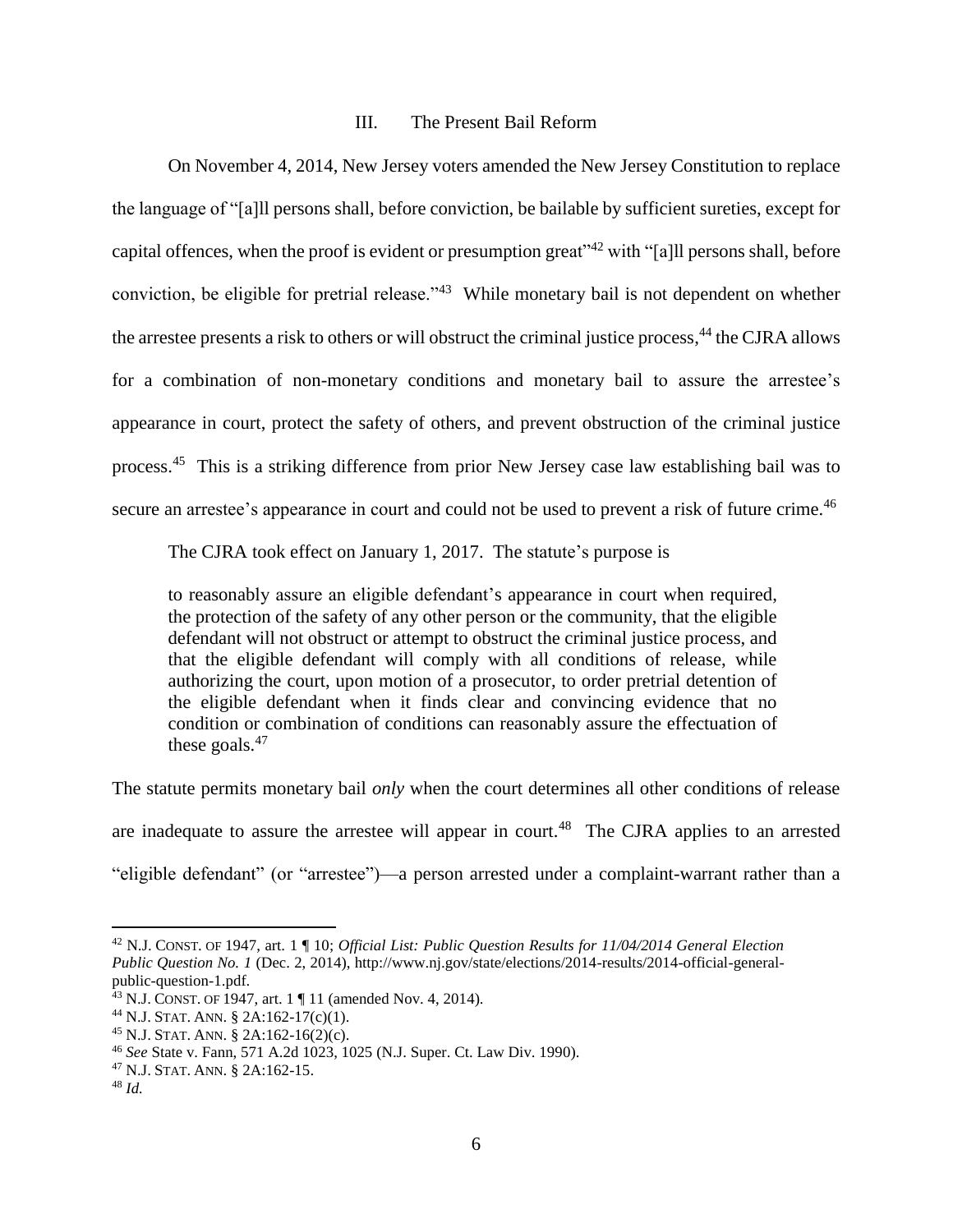complaint-summons.<sup>49</sup> Following the arrest, the arrestee is detained while pretrial services prepares a "risk assessment with recommendations on conditions of release."<sup>50</sup> The risk assessment must be completed and presented to the court within forty-eight hours following detention of the arrestee.<sup>51</sup> When making a pretrial release determination, the court will take into account the risk assessment, any other recommendations or information, and the totality of the circumstances.<sup>52</sup> The arrestee may be released pretrial "on personal recognizance or on the execution of an unsecured appearance bond" if the court is reasonably assured that the arrestee will appear in court, is not a danger to the safety and protection of people and the community, and will not obstruct the criminal justice process.<sup>53</sup>

If the court is not reasonably assured of the above criteria, the court may release the arrestee pretrial subject to a set of restrictive conditions.<sup>54</sup> The restrictive conditions require the arrestee to avoid (1) committing any offense while on release; (2) contacting any alleged victim; (3) contacting any witnesses that may testify<sup>55</sup>; and (4) any combination of non-monetary conditions found "in paragraph (2) of this section."<sup>56</sup>

If necessary, the court may impose additional non-monetary restrictive conditions.<sup>57</sup> The court orders restrictive conditions if it is necessary to reasonably assure the arrestee will appear in court, is not a danger to the safety and protection of people and the community, and will not

<sup>49</sup> N.J. STAT. ANN. § 2A:162-16.

<sup>50</sup> N.J. STAT. ANN. § 2A:162-16(a).

<sup>51</sup> N.J. STAT. ANN. § 2A:162-25(b).

<sup>52</sup> N.J. STAT. ANN. § 2A:162-17(a).

<sup>53</sup> *Id.*

<sup>54</sup> N.J. STAT. ANN. § 2A:162-17(b).

<sup>&</sup>lt;sup>55</sup> It is understandable why a court would prevent an arrestee from speaking with witnesses before trial. This provision, however, may create a barrier for arrestees that are gathering important evidence for their case. Especially for *pro se* litigants who would not have the ability to speak with witnesses before trial. <sup>56</sup> N.J. STAT. ANN. § 2A:162-17(b)(1).

<sup>57</sup> N.J. STAT. ANN. § 2A:162-17(b)(2).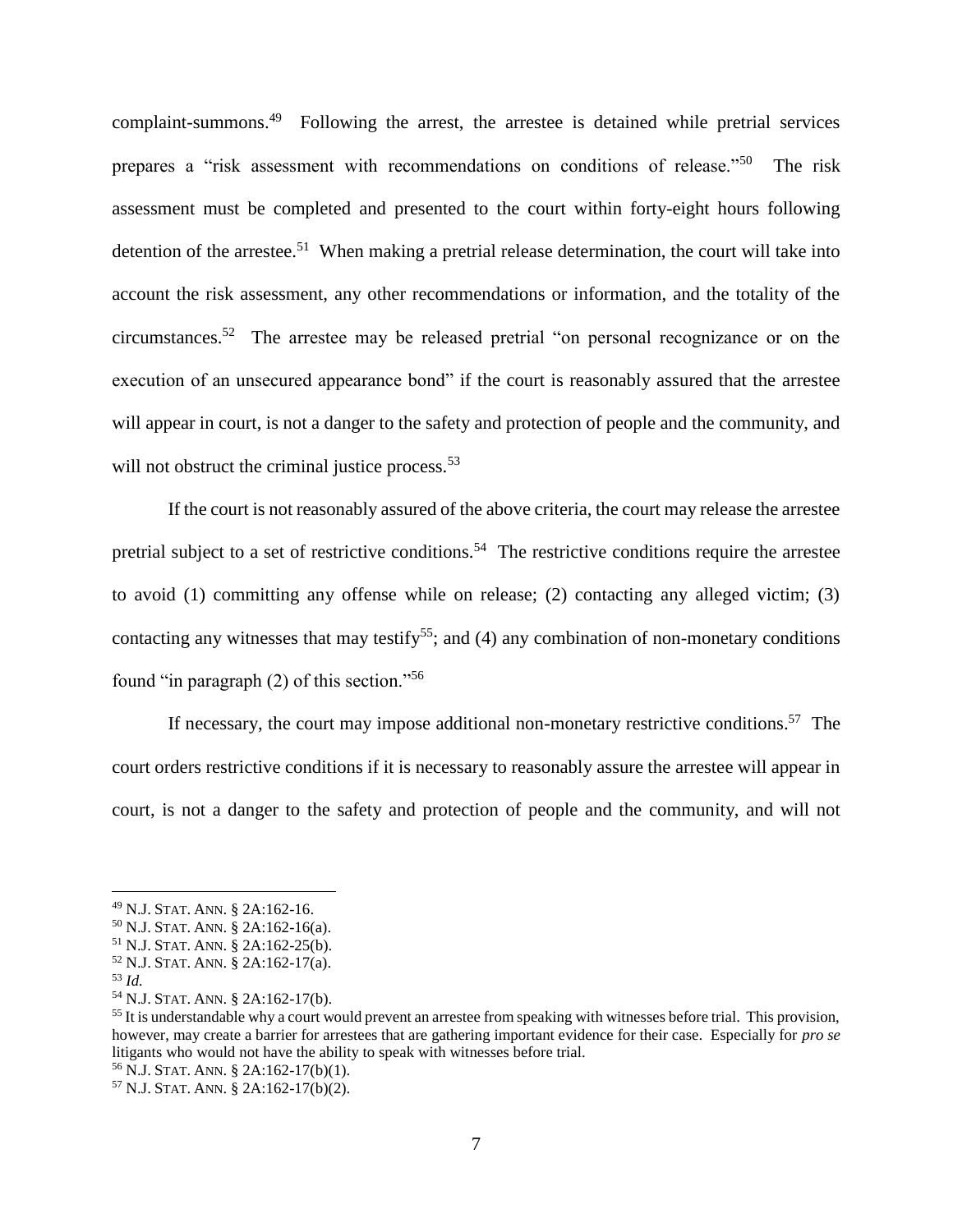obstruct the criminal justice process.<sup>58</sup> The court must use the least restrictive condition(s).<sup>59</sup> The restrictive conditions include: (1) "remain in the custody of a designated person"; (2) seek or maintain education or employment; (3) adhere to travel or living restrictions; (4) report regularly to an agency or program; (5) adhere to a curfew; (6) not possess a weapon; (7) not use alcohol or unlawful drugs; (8) participate in treatment programs; (9) return to custody under certain conditions; (10) participate in home supervision; (11) wear an ankle monitor, which the arrestee may be required to pay for if the court determines they are financially able; and (12) any other condition the court deems necessary to satisfy the CJRA's purpose.<sup>60</sup>

After the court considers the above non-monetary restrictive conditions, if the court is not reasonably assured the conditions would satisfy the CJRA's purpose, the court may order the arrestee post monetary bail only to reasonably assure the arrestee will appear in court, and not to protect the safety of people or the community, or to prevent obstruction of the criminal justice process.<sup>61</sup> In the event the court finds pretrial release under the above criteria is insufficient, the court may order the arrestee be released subject to a combination of the non-monetary restrictions and monetary bail or be detained pretrial.<sup>62</sup>

The CJRA is notably different from the prior manner of enforcing bail for pretrial release. Monetary bail was formerly a constitutional and fundamental right in New Jersey.<sup>63</sup> The New

<sup>58</sup> *Id.*

<sup>59</sup> *Id.*

<sup>60</sup> N.J. STAT. ANN. § 2A:162-17(b)(2).

<sup>61</sup> N.J. STAT. ANN. § 2A:162-17(c)(1)

The court may only impose monetary bail pursuant to this subsection to reasonably assure the eligible defendant's appearance. The court shall not impose the monetary bail to reasonably assure the protection of the safety of any other person or the community or that the eligible defendant will not obstruct or attempt to obstruct the criminal justice process, or for the purpose of preventing the release of the eligible defendant.

 $62$  N.J. STAT. ANN. § 2A:162-17(c)(1), (d)(1); N.J. STAT. ANN. § 2A:162-18(a)(1).

<sup>63</sup> State v. Johnson, 294 A.2d 245, 248 (N.J. 1972).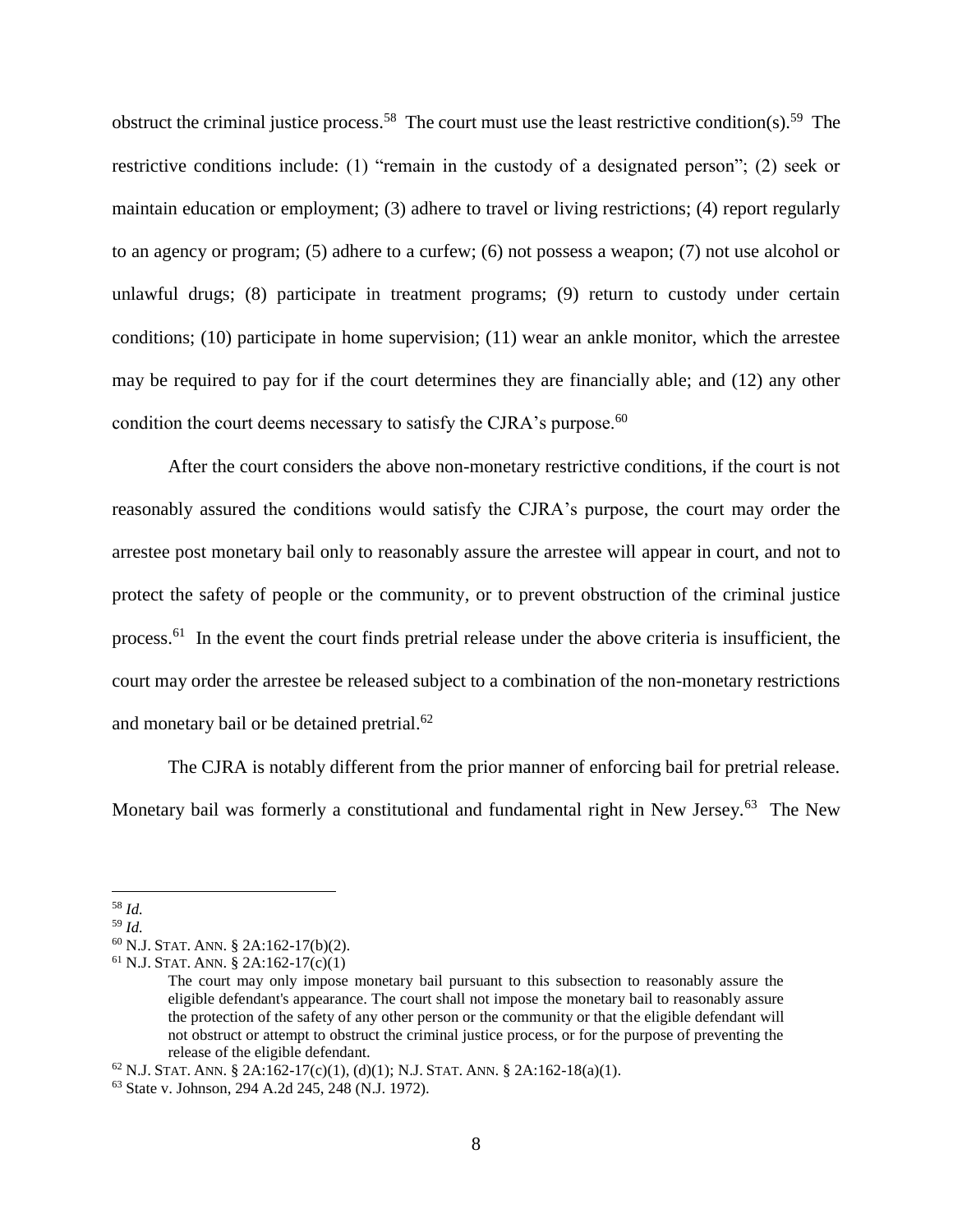Jersey Supreme Court consistently rejected dangerousness in its consideration of an arrestee's pretrial release, stating that bail was meant to assure the arrestee's appearance at trial.<sup>64</sup> "Money bail may not be used to protect the community by preventing release."<sup>65</sup> Following the enactment of the CJRA, monetary bail became an afterthought, imposed only after all other non-monetary restrictive conditions were found to be insufficient by the court.<sup>66</sup> The arrestee's appearance in court remains a consideration under the CJRA, but dangerousness and obstruction to the criminal justice process are also included.<sup>67</sup>

## A. The Effect on the Bail Bonds Industry

<span id="page-9-1"></span><span id="page-9-0"></span>When an arrestee is released on monetary bail and is unable to pay, the arrestee will generally seek a bail bonds company to post the bail.<sup>68</sup> The bail bonds company usually charges a ten-percent fee, which the company retains following the arrestee's appearance in court irrespective of the outcome.<sup>69</sup> Some say the bail bonds industry is facing extinction due to the CJRA.<sup>70</sup> One previously successful company claimed it had not issued any bail bonds in 2017.<sup>71</sup> This concern has led to two cases that are currently before the United States District Court for the District of New Jersey.<sup>72</sup> These cases are challenging the constitutionality of the CJRA.<sup>73</sup> Both

<sup>64</sup> *Id.* at 252. *See* State v. Korecky, 777 A.2d 927, 934 (2001) (holding that bail is not meant to punish or to prevent an arrestee from committing future crimes).

<sup>65</sup> State v. Steele, 61 A.3d 174, 181 (N.J. Super. Ct. App. Div. 2013).

<sup>66</sup> N.J. STAT. ANN. § 2A:162-17(c)(1).

<sup>67</sup> N.J. STAT. ANN. § 2A:162-17.

<sup>68</sup> Joel Rose, *In New Jersey, Sweeping Reforms Deliver Existential Threat to Bail Bonds Industry* (July 6, 2017, 4:31 PM) NPR, http://www.npr.org/2017/07/06/535823170/in-new-jersey-sweeping-reforms-deliver-existential-threat-tobail-bonds-industry.

<sup>69</sup> Nicholas Pugliese, *Bail Bond Industry Mounts Another Attack on N.J. Reforms* (Aug. 7, 2017, 11:09 AM) NORTHJERSEY.COM, http://www.northjersey.com/story/news/new-jersey/2017/08/07/bail-bond-industry-mountsanother-attack-n-j-reforms/539366001/.

<sup>70</sup> John Schuppe, *Post Bail* (Aug. 22, 2017) NBC NEWS, https://www.nbcnews.com/specials/bail-reform.

<sup>71</sup> Schuppe, *supra* note [70.](#page-9-0)

<sup>72</sup> *See* Holland v. Rosen, No. 17-4317 (D.N.J. Sept. 29, 2017); Rodgers v. Christie, No. 17-5556 (D.N.J July 31, 2017). <sup>73</sup> *See id.*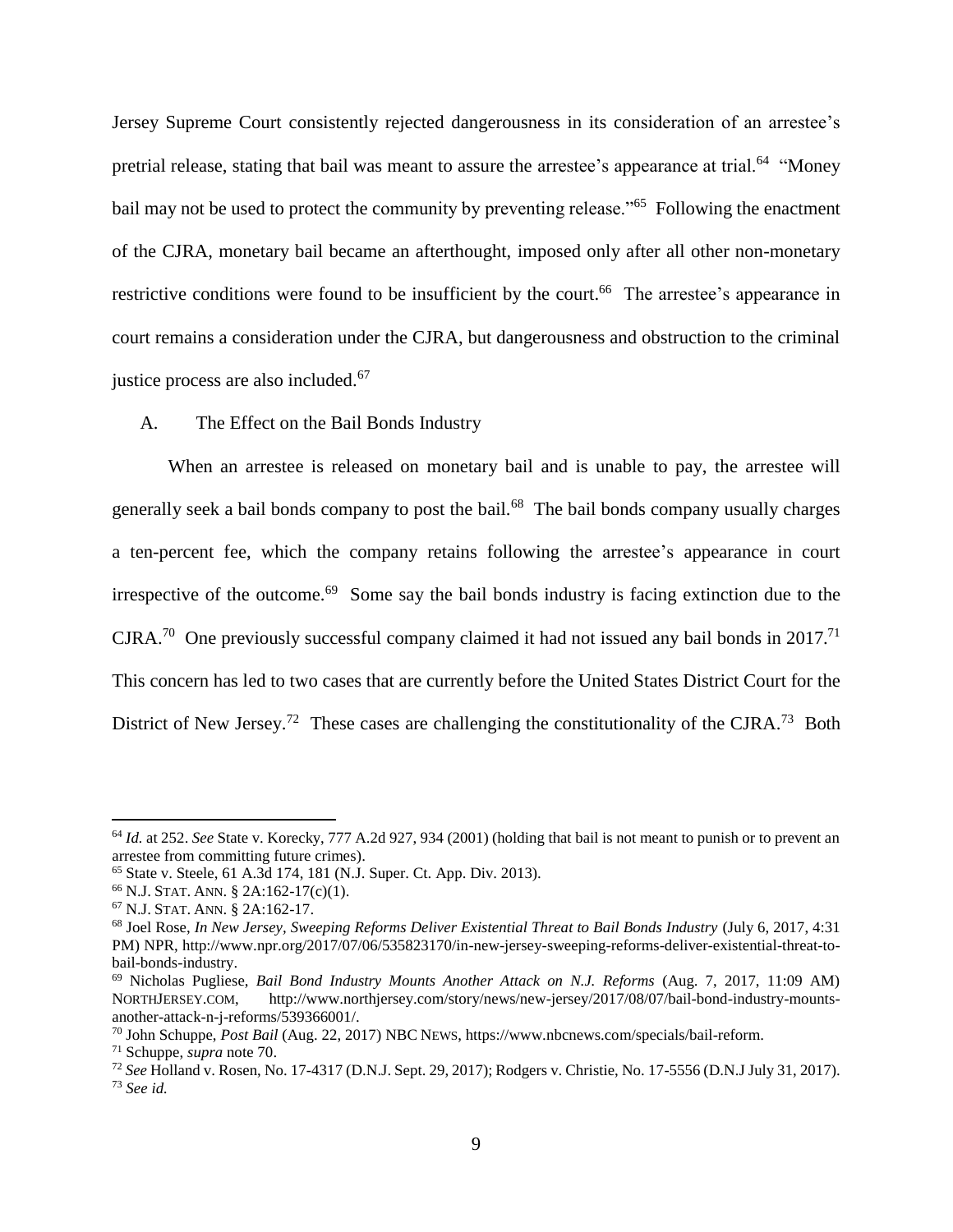cases have bail bonds companies as named plaintiffs.<sup>74</sup> In response to challenges faced by the bail bonds industry, former New Jersey Governor Chris Christie stated that "the bail bond industry makes a lot of money off poor people," and referred to this practice as "disgraceful . . . [because] you should not have to stay in jail for being poor.<sup>775</sup> The major changes to the bail system are what have sparked the constitutional debate over the CJRA.

#### <span id="page-10-0"></span>B. Concerns and Successes of the CJRA

One of the major concerns that led to New Jersey's bail reform was the number of arrestees that remained in jail pretrial solely because they could not afford bail to be released.<sup>76</sup> Since the enactment of the CJRA, this concern has begun to change. A study conducted by the Pretrial Justice Institute in Maryland reviewed New Jersey's pretrial detention and granted New Jersey and only New Jersey—an "A" grading.<sup>77</sup> The national average grade was a "D."<sup>78</sup> The available statistics show that bail reform in New Jersey has been effective to remedy the pretrial detention issue, but the CJRA authorized for the first time, pure pretrial detention.<sup>79</sup> The CJRA took effect on January 1, 2017.<sup>80</sup> As of December 31, 2015, 8,899 arrestees were detained pretrial.<sup>81</sup> This number has decreased to 5,718 as of December 31, 2017—a decrease of 35.7%.<sup>82</sup> Furthermore,

<sup>74</sup> *See id.*

<sup>75</sup> Pugliese, *supra* note [69.](#page-9-1)

<sup>&</sup>lt;sup>76</sup> Chief Justice Stuart Rabner of the New Jersey Supreme Court has stated the former bail system was unfair to poor defendants, because they were unable to post bail and therefore separated from their families, fired from their jobs, pressured into accepting plea deals, or serving a longer prison sentence compared to those defendants that were able to post bail. Criminal Justice Reform Information Center, N.J. CTS,

https://www.judiciary.state.nj.us/courts/criminal/reform.html (last visited Nov. 1, 2017).

<sup>77</sup> Rebecca Everett, *Here's How N.J. Scores on Bail Reform (Hint: It's Better Than Other States)*, NJ.COM (Nov. 1, 2017, 4:15 PM),

http://www.nj.com/news/index.ssf/2017/11/nj\_only\_state\_to\_get\_a\_grade\_from\_national\_bail\_re.html.

<sup>78</sup> Akira Suwa, *N.J. Bail Reform Gets Top Grade from Advocate*, THE INQUIRER (Oct. 31, 2017, 5:41 PM), http://www.philly.com/philly/news/n-j-bail-reform-gets-top-grade-from-advocates-20171101.html.

<sup>79</sup> N.J. STAT. ANN. § 2A:162-18.

<sup>80</sup> N.J. STAT. ANN. § 2A:162-15.

<sup>81</sup> New Jersey Courts, Criminal Justice Reform Report, Chart C,

https://www.judiciary.state.nj.us/courts/assets/criminal/cjrreport.pdf (last visited Mar. 2, 2018). <sup>82</sup> *Id.*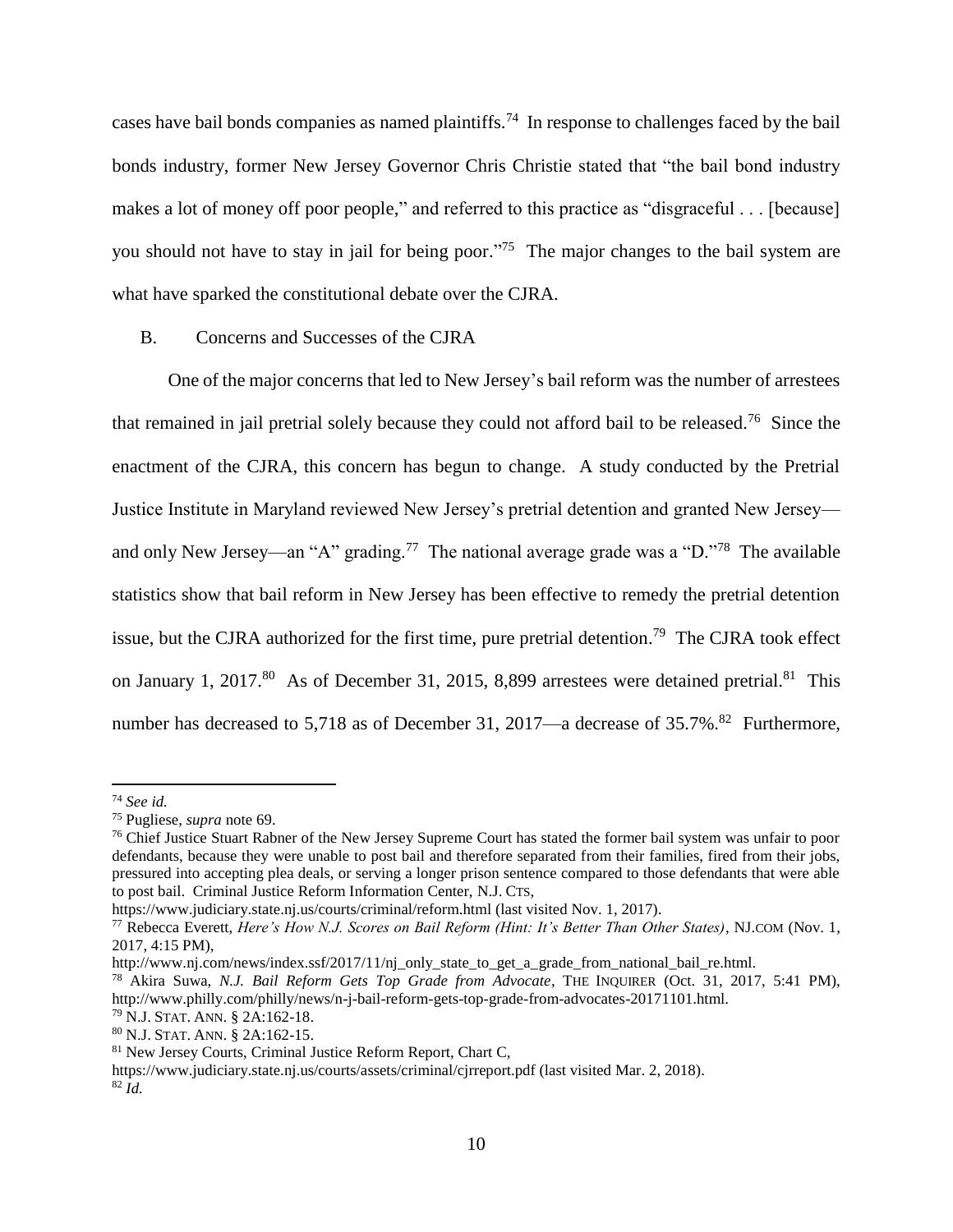in 2017, as of December 31, 2017, the number of arrestees detained pretrial dropped from 7,173 to  $5,718$ —a decrease of  $20.3\%$ .<sup>83</sup>

In addition to concerns over the jail population being flooded with arrestees unable to afford bail, the CJRA has created debates over the future of monetary bail in New Jersey and the country. There are serious concerns over the bail bonds industry and its ability to survive, considering only thirty-three arrestees were released with monetary bail in the first nine months following enforcement of the CJRA.<sup>84</sup> Additionally, there are concerns that the CJRA violates an arrestee's Fourth, Eighth, and Fourteenth Amendment rights. This is because the CJRA removes monetary bail from the court's consideration at the pretrial release hearing of which restrictive conditions the arrestee may be subject to—such as maintaining employment, obeying a curfew, being placed on house arrest, or wearing an ankle monitor.<sup>85</sup>

IV. Constitutional Amendments that Govern the Validity of Bail Reform Acts

Historically, pretrial release was tied to money.<sup>86</sup> After 1776, most states adopted a law guaranteeing bail in all but capital cases that was modelled after a Pennsylvania law.<sup>87</sup> In 1789, following this state law trend, federal law guaranteed bail in all but capital cases pursuant to section 33 of the Judiciary Act.<sup>88</sup> The federal Bail Reform Act of 1966 was the "first major reform of the federal bail system since the Judiciary Act of 1789." <sup>89</sup> The Bail Reform Act of 1966 provided that any person not charged with a capital offense was entitled to be released on his or her own recognizance or an unsecured bond, unless such a release would not reasonably assure the

 $^{83}$  *Id.* (showing a decrease in 2016 from 8,907 to 7,058—a decrease of 20.8%).

<sup>84</sup> Suwa, *supra* note [78.](#page-10-0)

<sup>85</sup> *See* N.J. STAT. ANN. § 2A:162-17(b).

<sup>86</sup> *See* Schnacke, *supra* not[e 27,](#page-4-0) at 4–12.

<sup>87</sup> *Id.* at 4–5.

<sup>88</sup> *Id.* at 5.

<sup>89</sup> *Id.* at 12.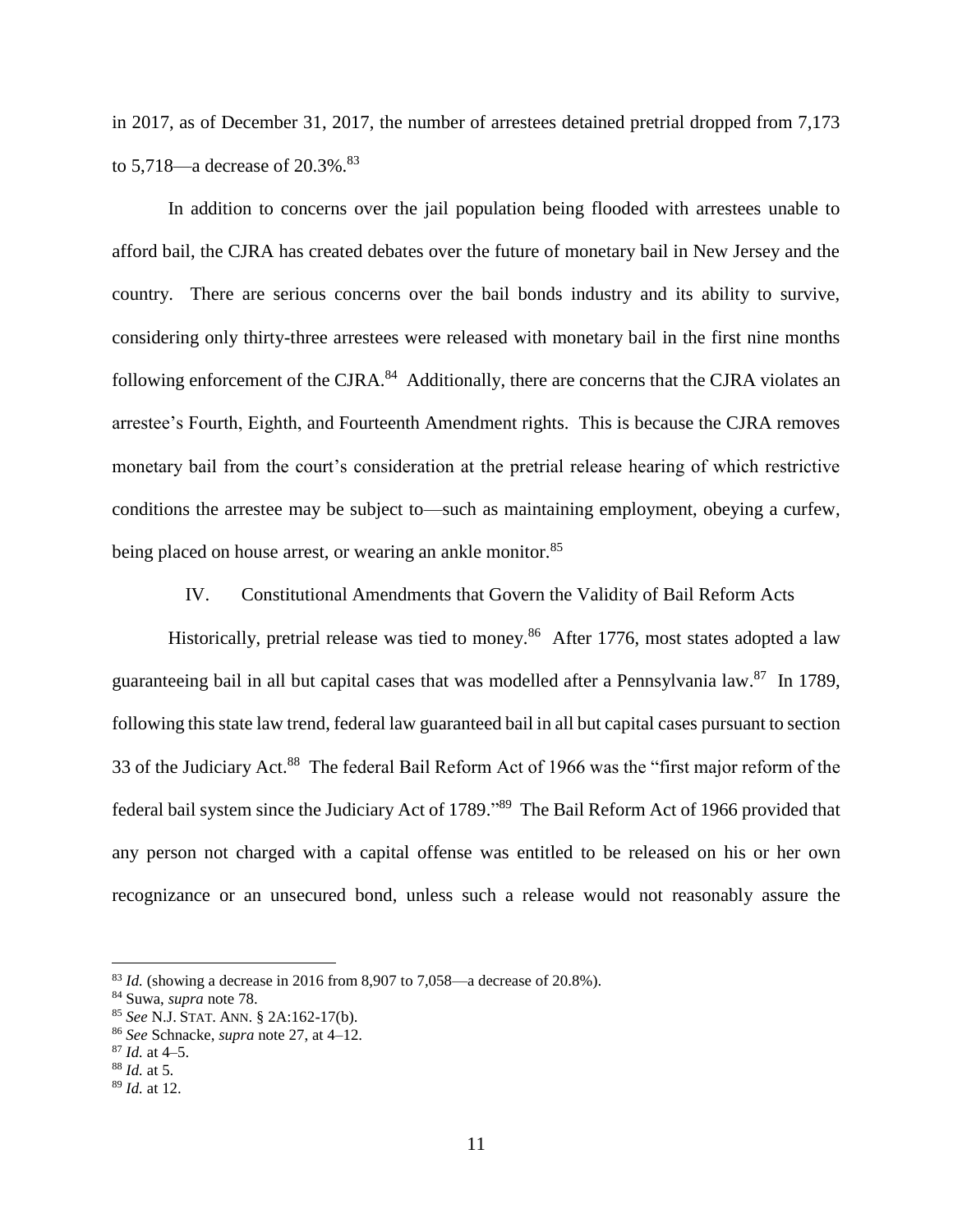arrestee's appearance at trial.<sup>90</sup> Additionally, if it was determined the release would not reasonably assure appearance at trial, monetary bail and other conditions may be required, including travel restrictions or placing the arrestee under another's supervision.<sup>91</sup> Further bail reform occurred in 1984 via the Federal Act.<sup>92</sup> Only recently, however, has New Jersey overhauled its bail laws to become broader and include non-monetary restrictive conditions placed on an arrestee pretrial in lieu of monetary bail.<sup>93</sup> In New Jersey, pretrial release is no longer tied to money.

A. A Brief Discussion of the Eighth Amendment and Bail Reform

The Eighth Amendment<sup>94</sup> is relevant to bail, and the CJRA is similar to the Federal Act, which the Court held was constitutional.<sup>95</sup> Salerno changed the federal application of the Eighth Amendment to include consideration of dangerousness when issuing bail.<sup>96</sup>

*Salerno* stated the Eighth Amendment mentions "nothing about whether bail shall be available at all."<sup>97</sup> The courts may deny bail if the arrestee will threaten the judicial process.<sup>98</sup> The plaintiff argued his bail was determined based solely on whether he would appear in court.<sup>99</sup> The Court, however, found that "[n]othing in the text of the Bail Clause limits permissible Government considerations solely to questions of flight."<sup>100</sup> The Court found the Eighth

<sup>90</sup> 18 U.S.C. § 3146 (1966).

<sup>91</sup> *Id.*

<sup>92</sup> 18 U.S.C. §§ 3141–56 (1984).

<sup>93</sup> *Compare* N.J. CONST. OF 1947, art. 1 ¶ 10 ("All persons shall, before conviction, be bailable by sufficient sureties, except for capital offences, when the proof is evident or presumption great."), *with* N.J. STAT. ANN. § 2A:162-15 (West 2017) ("Monetary bail may be set for an eligible defendant only when it is determined that no other conditions of release will reasonably assure the eligible defendant's appearance in court when required.").

<sup>94</sup> The Eighth Amendment states: "Excessive bail shall not be required, nor excessive fines imposed." U.S. CONST. amend. VIII.

<sup>95</sup> *See* U.S. CONST. amend. VIII; 18 U.S.C. § 1342 (2012); United States v. Salerno, 481 U.S. 739, 755 (1987).

<sup>96</sup> *Salerno*, 481 U.S. at 755.

<sup>97</sup> *Id.* at 752.

<sup>98</sup> *Id.* at 753.

<sup>99</sup> *Id.* at 752–53.

<sup>100</sup> *Id.* at 754.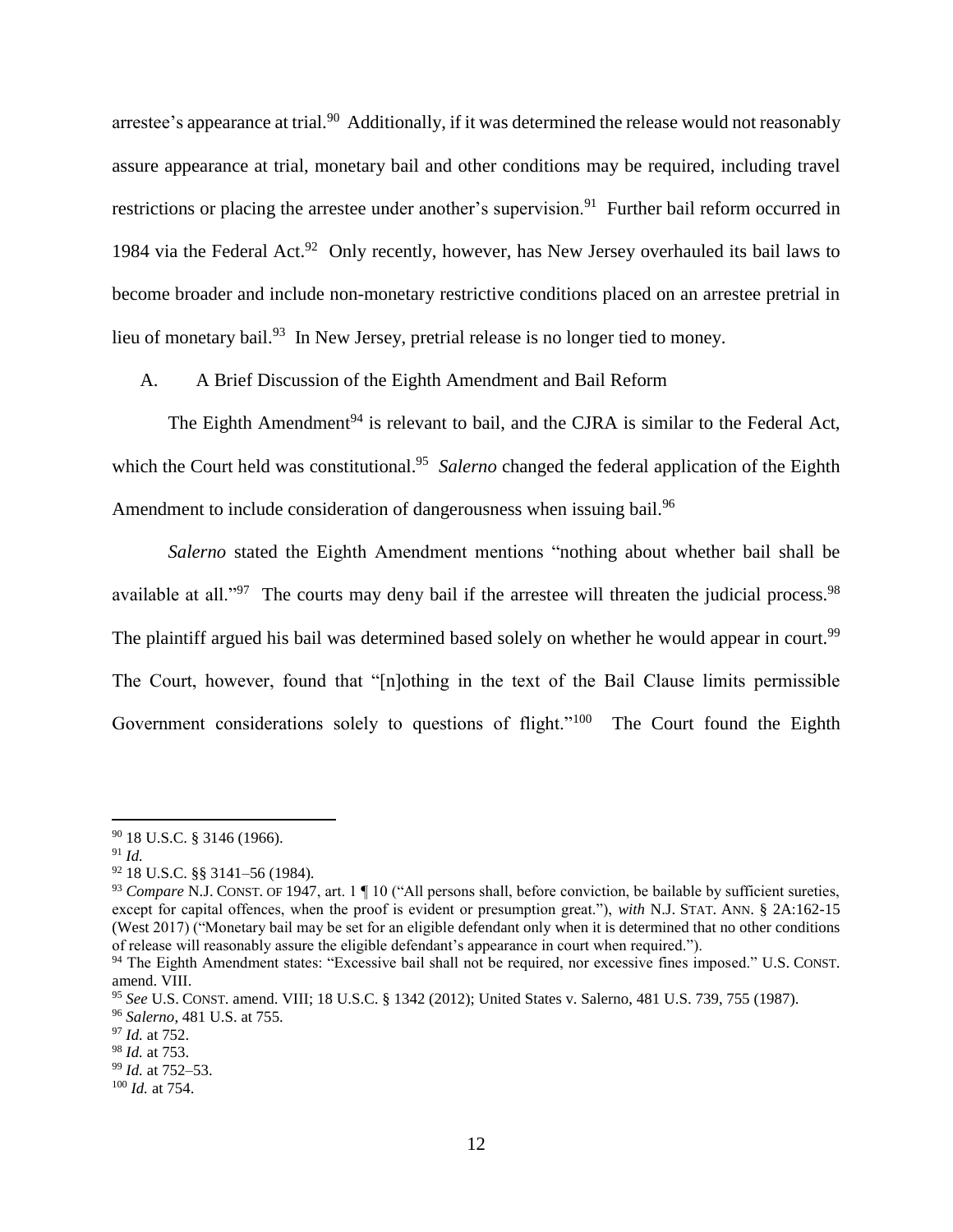Amendment did not limit a bail determination to flight and Congress could include other compelling interests.<sup>101</sup>

The Federal Act permits a federal judge to order an arrestee to be detained pretrial if there is clear and convincing evidence no conditions of release will reasonably assure a person's or community's safety.<sup>102</sup> This is similar to the CJRA's purpose, which is to reasonably assure the arrestee will appear in court, is not a danger to the safety and protection of people and the community, will not obstruct the criminal justice process, and will follow the release conditions. 103 Additionally, because the CJRA<sup>104</sup> mirrors the Federal Act,<sup>105</sup> a judge may consider an arrestee's dangerousness to the community when imposing pretrial release conditions under the CJRA without violating the constitution. One main difference between the CJRA and the Federal Act is that the Federal Act permits the court to consider monetary bail alongside non-monetary restrictions, and the CJRA requires the court consider the non-monetary restrictions only before.<sup>106</sup>

B. A Brief Discussion of the Fourth Amendment and Bail Reform

1. Supreme Court Precedent: Searches and the Advancement of Technology

The Fourth Amendment of the United States Constitution states in part: "The right of the people to be secure in their persons, houses, papers, and effects, against unreasonable searches and seizures, shall not be violated."<sup>107</sup> This country has changed immensely since the enactment of

<sup>101</sup> *Id.* at 754–55.

 $102$  18 U.S.C. § 3142(f)(2)(B).

<sup>103</sup> N.J. STAT. ANN. § 2A:162-15.

<sup>&</sup>lt;sup>104</sup> N.J. STAT. ANN. § 2A:162-15(b)(1) ("If the court does not find, after consideration, that the release . . . will reasonably assure . . . the protection of the safety of any other person or the community, . . . the court may order the pretrial release of the eligible defendant subject to [certain conditions].")

 $^{105}$  18 U.S.C. § 3142(c) ("If the judicial officer determines that the release . . . will endanger the safety of any other person or the community, such judicial officer shall order the pretrial release of the person [will be subject to certain conditions].")

<sup>106</sup> 18 U.S.C. § 3142(c)(B); N.J. STAT. ANN. § 2A:162-17(b)(2), (c).

<sup>107</sup> U.S. CONST. amend. IV.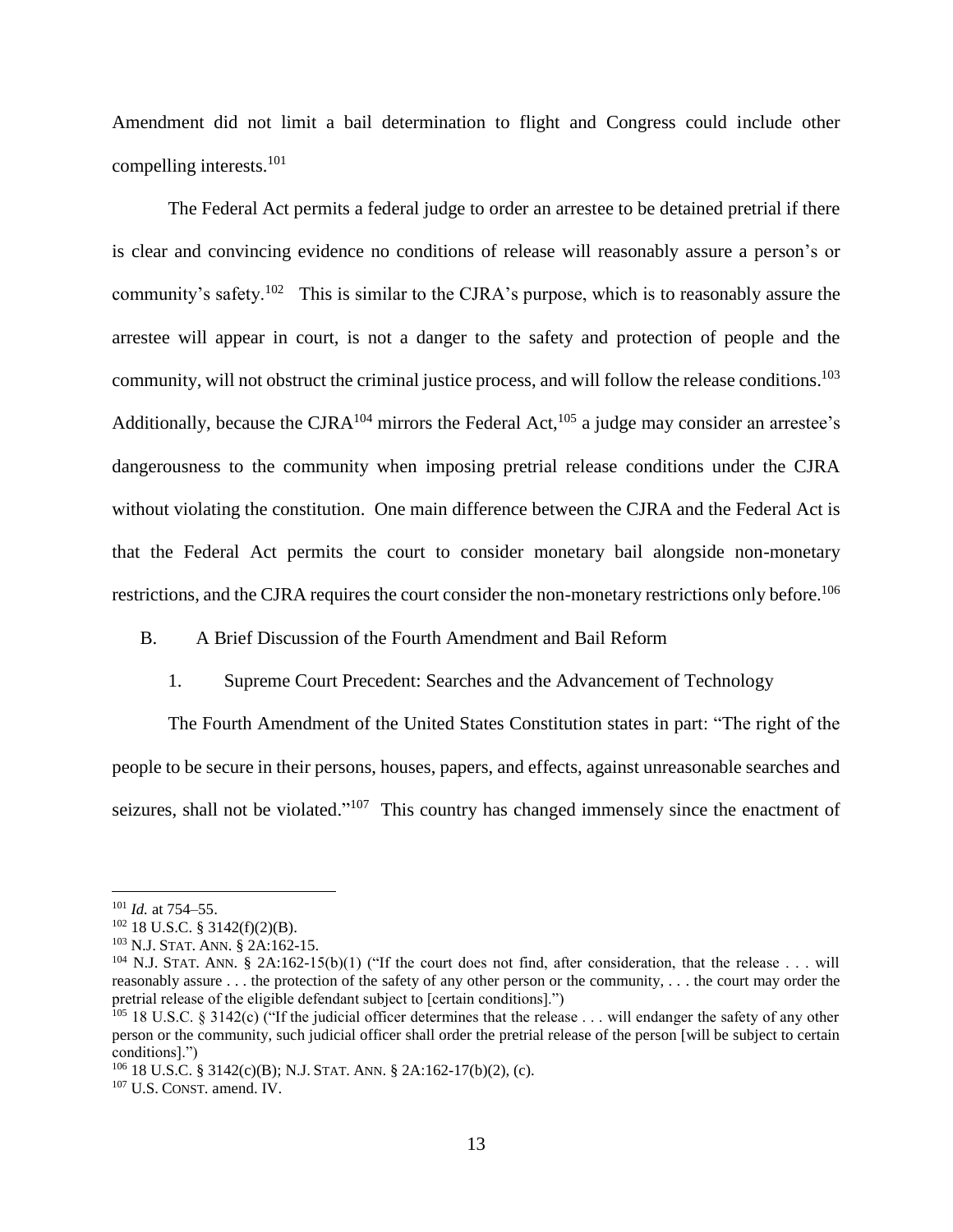the Fourth Amendment. New technological advancements present new questions for the Court to decide on whether the use of particular technology is a search under the Fourth Amendment.

Most relevant to the within discussion is the Court's recent decision in *Grady v. North Carolina*, where the Court found the requirement to wear an ankle monitor on an individual released from prison after expiration of his sentence was a search under the Fourth Amendment.<sup>108</sup> *Grady* was not the Court's first analysis of evolving technologies, and the Court is still deciding what kinds of technology the Fourth Amendment extends to.<sup>109</sup> The doctrine applied today is based on the Court's previous considerations of new technology and how it may (or may not) be used in compliance with the Fourth Amendment.

In 1967, the Court in *Katz v. United States* held that the installation of an electronic listening device outside of a public telephone booth in order to listen to conversations was a search under the Fourth Amendment.<sup>110</sup> The Court found that, even though Katz had made phone calls in a public phone booth, he intended for the conversations to be private.<sup>111</sup> The Court stated that "[w]hat a person knowingly exposes to the public . . . is not a subject of Fourth Amendment protection. . . . But what he seeks to preserve as private, even in an area accessible to the public, may be constitutionally protected."<sup>112</sup> Furthermore, the Court overruled *Olmstead v. United States*,<sup>113</sup> which held that a Fourth Amendment inquiry required physical penetration of a place

<sup>108</sup> 135 S. Ct. 1368, 1371 (2015). Under the CJRA, a court may order an arrestee to wear an ankle monitor as a condition of pretrial release without considering monetary bail. N.J. STAT. ANN.  $\S 2A:162-17(b)(2)(k)$ , (c)(1).

<sup>109</sup> *See* United States v. Carpenter, 819 F.3d 880 (6th Cir. 2016), *cert. granted*, 137 S. Ct. 2211 (U.S. June 5, 2017) (No. 16-402). *See also* SCOTUSblog, *Carpenter v. United States*, http://www.scotusblog.com/casefiles/cases/carpenter-v-united-states-2/ (last visited Apr. 20, 2018) (deciding whether a "warrantless seizure and search of historical cellphone records revealing the location and movements of a cellphone user . . . is permitted by the Fourth Amendment").

<sup>110</sup> 389 U.S. 347, 348 (1967).

<sup>111</sup> *Id.* at 352.

<sup>&</sup>lt;sup>112</sup> *Id.* at 351 (internal citations omitted).

<sup>113</sup> 277 U.S. 438 (1928).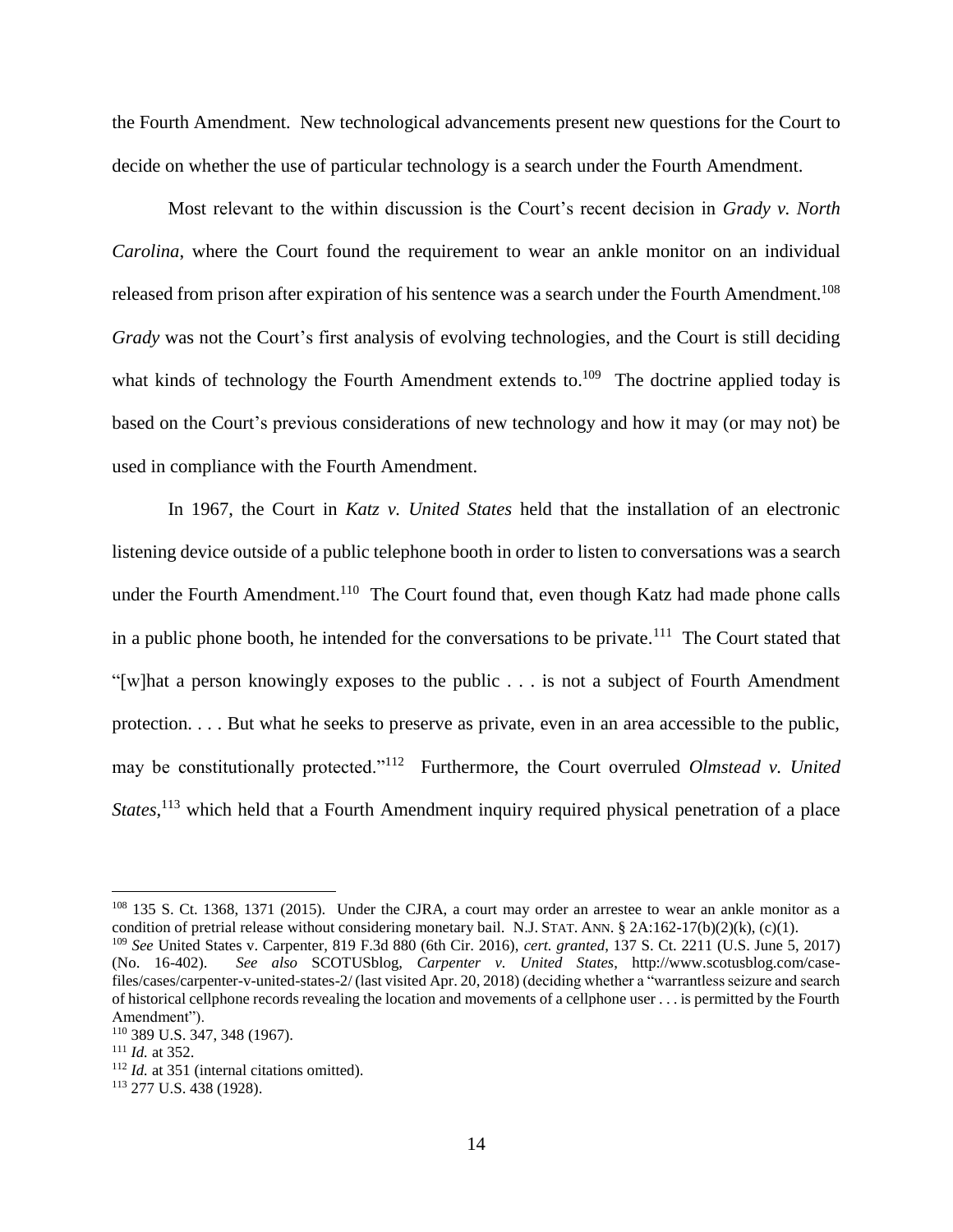and the seizure of tangible property.<sup>114</sup> The *Katz* Court concluded by stating that "[w]herever a man may be, he is entitled to know that he will remain free from unreasonable searches and seizures."<sup>115</sup> *Katz* is an early example of where the Court restricted the government's use of monitoring devices on a person who had not been found guilty of a crime.

In addition to listening devices, the Court has considered whether using and monitoring a tracking device is a search under the Fourth Amendment.<sup>116</sup> In *United States v. Karo*, law enforcement agents placed a beeper inside a container of ether—purchased by private citizens (the respondents) from a government informant—to track its location.<sup>117</sup> The agents used the beeper to track the ether to multiple locations, including Karo's house, two storage facilities, and three other parties' houses.<sup>118</sup> The agents did not obtain a warrant until after tracking the ether to all of these locations.<sup>119</sup> The Court stated that the installation of the beeper was not a search under the Fourth Amendment, but monitoring the beeper was.<sup>120</sup> The Court compared warrantless tracking of the beeper while inside the private residences to an agent entering the residence without a warrant to verify the ether was inside.<sup>121</sup> The beeper was tracked while inside private residences, "which the individual normally expects privacy free of governmental intrusion not authorized by a warrant."<sup>122</sup> This expectation is "one that society is prepared to recognize as justifiable."<sup>123</sup>

<sup>114</sup> *Katz*, 389 U.S. at 352–53.

<sup>115</sup> *Id.* at 359.

<sup>116</sup> *See* United States v. Karo, 468 U.S. 705 (1984) (involving the installation of a beeper into a container of ether to track the location of the ether); United States v. Knotts, 460 U.S. 276 (1983) (involving the installation of a beeper into a container of chloroform to track the defendant's movement while in a vehicle).

<sup>117</sup> *Karo*, 468 U.S. at 708. *Cf.* United States v. Jones, 565 U.S. 400 (2012) (deciding a case where the FBI attached a GPS tracking device to a private citizen's car).

<sup>118</sup> *Id.* at 708–10.

<sup>119</sup> *Id.* at 710.

<sup>120</sup> *Id.* at 713.

<sup>121</sup> *Id.* at 715.

<sup>122</sup> *Id.* at 714.

<sup>123</sup> *Karo*, 468 U.S. at 714.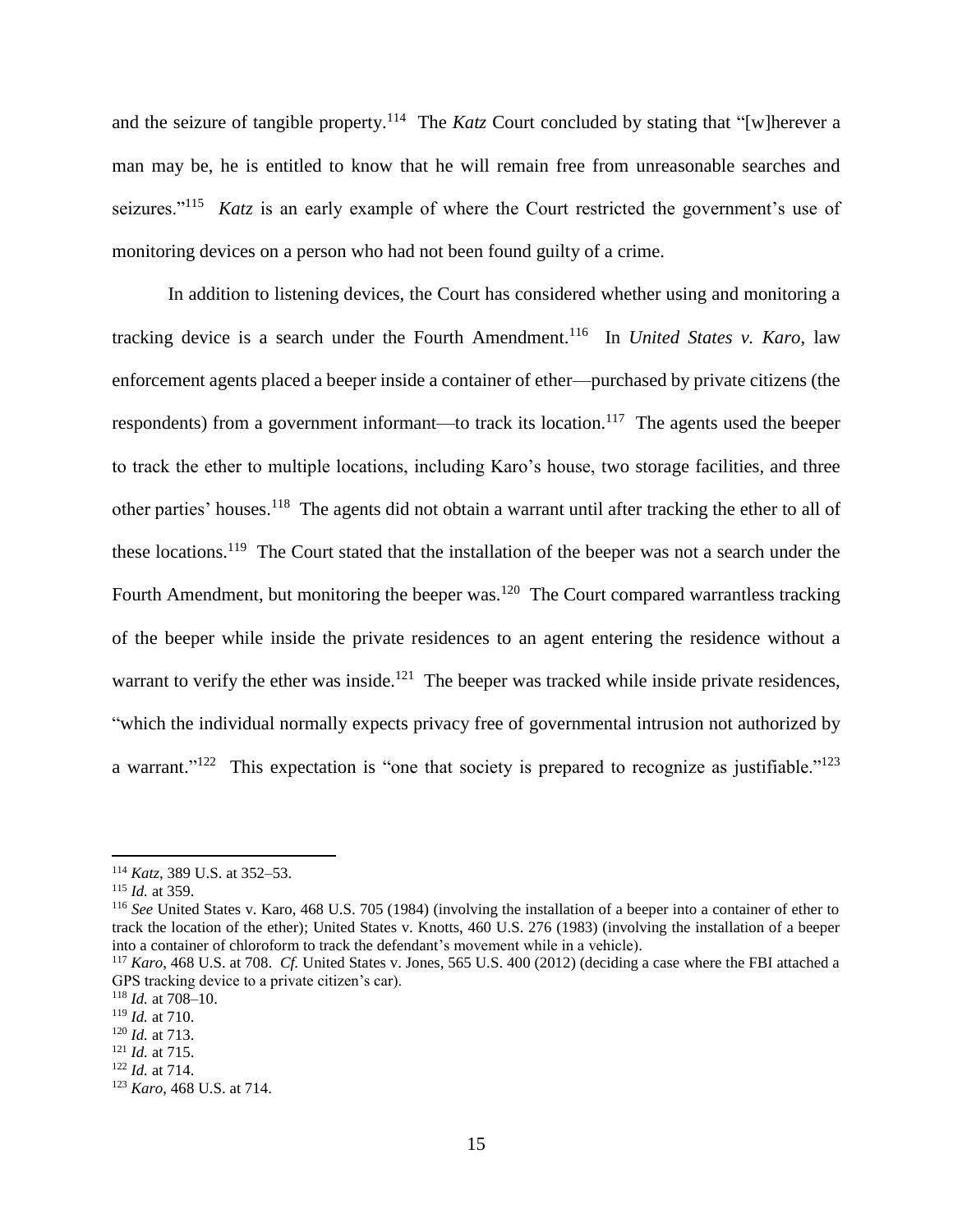While the Court had not considered ankle monitoring prior to *Karo*, monitoring the beeper may be compared to monitoring an arrestee's location when wearing an ankle monitor.

In 2001, the Court continued to address the question of "what limits there are upon [the] power of technology to shrink the realm of guaranteed privacy."<sup>124</sup> In *Kyllo v. United States*, law enforcement agents believed that Kyllo was growing marijuana in his home.<sup>125</sup> To confirm this suspicion, the agents—while parked outside of Kyllo's house and without a warrant—used a thermal imager machine to detect high-intensity heat lamps that are often used to grow marijuana.<sup>126</sup> Based on the thermal imager results, the agents believed Kyllo was using heat lamps and obtained a warrant to search his residence, where the agents confirmed that Kyllo was growing marijuana.<sup>127</sup> The Court compared the use of the thermal imager machine to the electronic listening device used in *Katz*. <sup>128</sup> In both *Katz* and *Kyllo*, neither device physically infiltrated the area that the defendant reasonably expected to be private, but both cases involved the use of technology that allowed law enforcement agents to obtain information from within a private area that could not be obtained from observation.<sup>129</sup> The Court held that the use of the thermal imager machine was a search under the Fourth Amendment.<sup>130</sup> This case concerned how far the government may intrude into a person's activities while at home by using technology.

Another case from 2001, *United States v. Knights*, does not involve the use of technology to conduct a search. <sup>131</sup> *Knights*, however, is relevant to the issue of whether an ankle monitor is a search under the Fourth Amendment. *Knights* applied the Fourth Amendment balancing test for

<sup>124</sup> Kyllo v. United States, 533 U.S. 27, 34 (2001).

<sup>125</sup> *Id.* at 29.

<sup>126</sup> *Id.* at 29–30.

<sup>127</sup> *Id.* at 30.

<sup>128</sup> *Id.* at 35.

<sup>129</sup> *Id.* at 35–36.

<sup>130</sup> *Kyllo*, 533 U.S. at 34–35.

 $131\ 534\ U.S.$  112 (2001).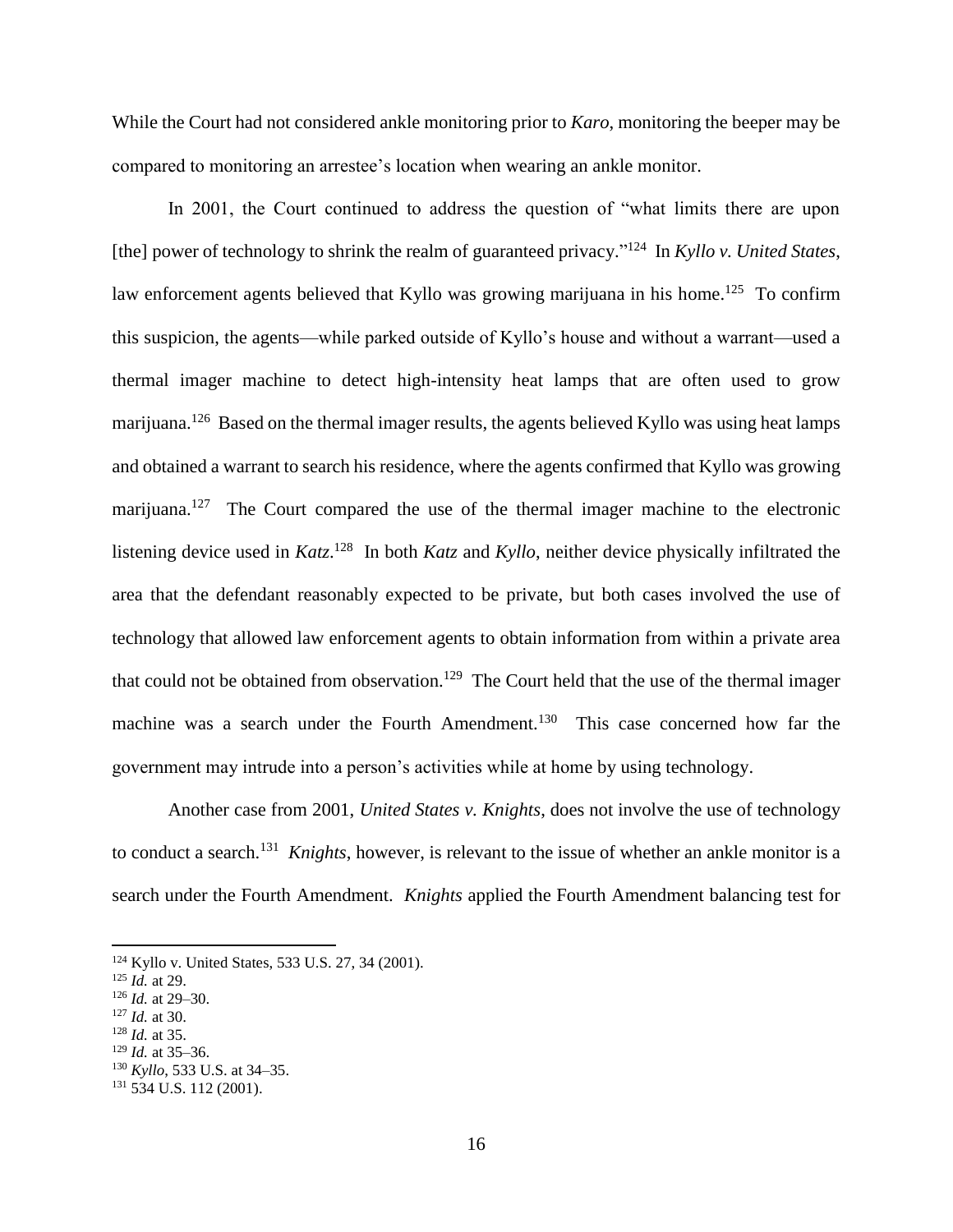searches to a court order signed by the defendant when addressing whether the defendant consented to the search.<sup>132</sup> The court order included certain search conditions of the defendant's probation and allowed him to avoid prison time.<sup>133</sup> For Knights to be released on probation—rather than remain in prison—he signed a court order stating his "person, property, place of residence, vehicle, [and] personal effects [were subject] to search at anytime" by a law enforcement or probation officer, even without a warrant of arrest, search warrant, or reasonable cause.<sup>134</sup> After a detective searched Knights's apartment pursuant to the court order, the detective found evidence sufficient to indict Knights on multiple criminal charges.<sup>135</sup> The Court declined to decide whether Knights's signing of the order was a consent to the search, because the Court concluded the search was reasonable under the totality of the circumstances.<sup>136</sup>

The *Knights* court stated that when determining reasonableness under the Fourth Amendment, the court must balance "on the one hand, the degree to which it intrudes upon an individual's privacy and, on the other, the degree to which it is needed for the promotion of legitimate governmental interests."<sup>137</sup> The Court looked at Knights's probation status and that the sentencing judge found it necessary to condition his probation on the search provision.<sup>138</sup> The Court reasoned that the government had an interest to encourage rehabilitation and "protect[] society from future criminal violations."<sup>139</sup> As to Knights's privacy interest, the Court determined that the probation order unambiguously stated the terms of the search provision and his reasonable

<sup>132</sup> *Id.* at 114.

<sup>133</sup> *Id.* at 118.

<sup>134</sup> *Id.* at 114.

<sup>135</sup> *Id.* at 115–16.

<sup>136</sup> *Id.* at 118.

<sup>137</sup> *Knights*, 534 U.S. at 119 (quoting Wyoming v. Houghton, 526 U.S. 295, 300 (1999)).

<sup>138</sup> *Id.*

<sup>139</sup> *Id.*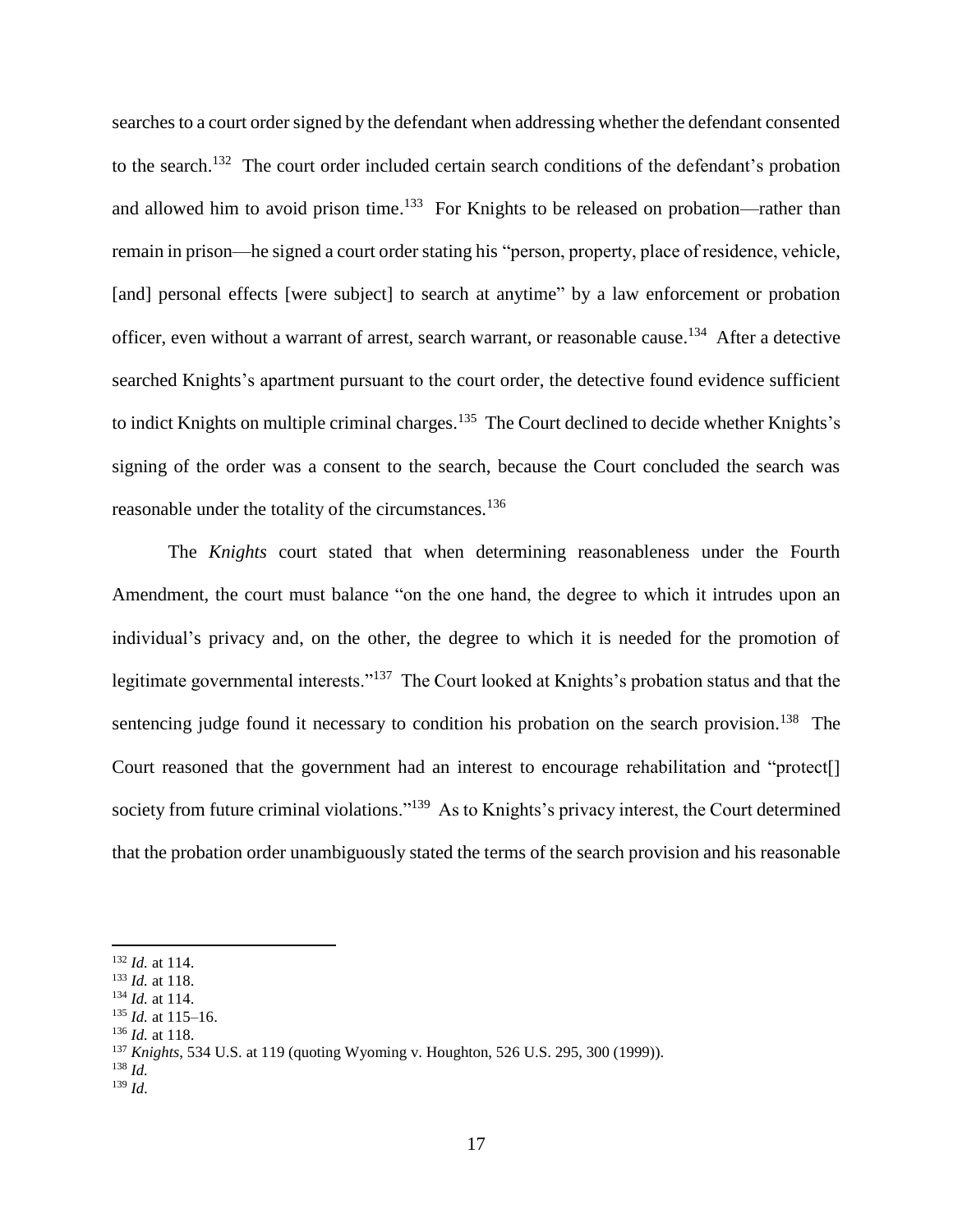expectation of privacy was significantly diminished.<sup>140</sup> The Court held that "the warrantless search of Knights, supported by reasonable suspicion and authorized by a condition of probation, was reasonable within the meaning of the Fourth Amendment."<sup>141</sup>

In 2012, the Court decided a GPS tracking issue in *United States v. Jones*.<sup>142</sup> The FBI was investigating Jones and obtained a warrant to attach a GPS tracking device on Jones's wife's car.<sup>143</sup> The FBI did not follow the warrant when installing the GPS tracking device.<sup>144</sup> The Government used the GPS information to charge Jones with conspiracy and Jones was found guilty at trial.<sup>145</sup> The Court acknowledged that a visual observation of the vehicle would not have been a search, and a person does not have a reasonable expectation of privacy when travelling on public roads.<sup>146</sup> The Court, however, found that a vehicle is an effect under the Fourth Amendment.<sup>147</sup> The Court distinguished the use of the GPS tracking device from a visual search of the vehicle, because the Government attached the device to a protected area.<sup>148</sup> The Court held that GPS tracking of a vehicle is a Fourth Amendment search, because "[t]he Government physically occupied private property for the purpose of obtaining information."<sup>149</sup> The GPS tracking of the car in *Jones* and the restrictions the Court placed on doing so provide guidance when determining whether tracking an ankle monitor is a reasonable search under the Fourth Amendment.

<sup>140</sup> *Id.* at 119–20.

<sup>141</sup> *Id.* at 112.

<sup>142</sup> 565 U.S. 400 (2012).

<sup>143</sup> *Id.* at 402–03.

<sup>&</sup>lt;sup>144</sup> *Id.* at 403 (finding that the FBI was authorized to install the device in the District of Columbia within ten days, but did not install the device until the eleventh day and did so outside of the District of Columbia).

<sup>145</sup> *Id.* at 403–04. <sup>146</sup> *Id.* at 412.

<sup>147</sup> *Id.* at 405.

<sup>148</sup> *Jones*, 565 U.S. at 410.

<sup>149</sup> *Id.* at 404.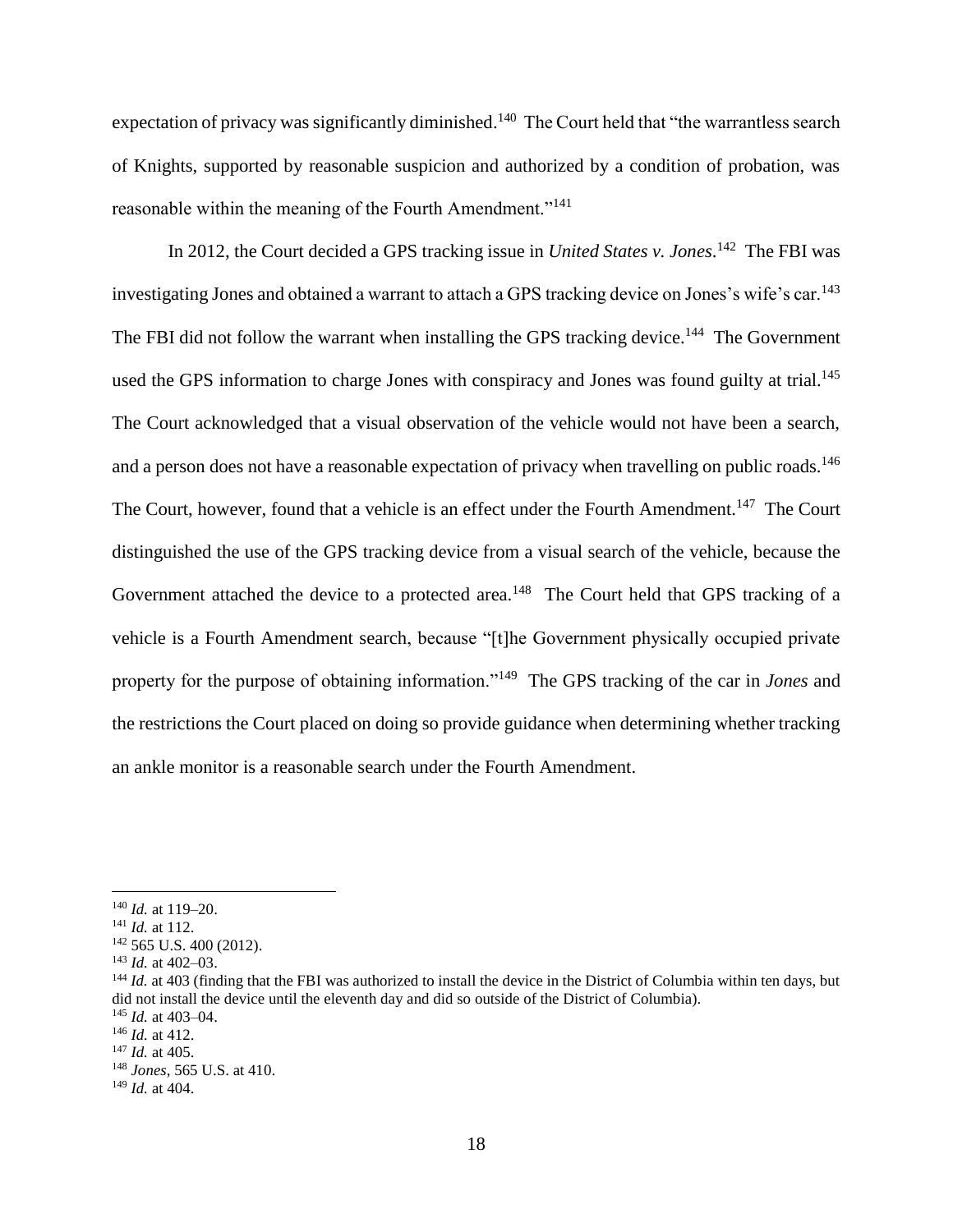Justice Alito's concurrence in *Jones* criticized the majority's focus on historical Fourth Amendment principle's, and the application of those principles to modern technology.<sup>150</sup> Justice Alito stated, "[I]t is almost impossible to think of late-18th-century situations that are analogous to ... this case."<sup>151</sup> An individual's reasonable expectation of privacy in his or her daily activities may change as more electronic monitoring devices become available.<sup>152</sup> Justice Alito suggested that Congress should address this evolution,<sup>153</sup> but his concurrence illuminates the ongoing difficulty the Court experiences in deciding whether the government's use of new technology is a search under the Fourth Amendment, and whether such a search is unreasonable.

In 2014, the Court determined "whether the police may, without a warrant, search digital information on a cell phone seized from an individual who has been arrested."<sup>154</sup> *Riley v. California* involved two cases of cell phone use by police.<sup>155</sup> In the first case, Riley was stopped by police and his car was impounded.<sup>156</sup> Riley was arrested and a smart phone was recovered from his pants pocket.<sup>157</sup> Police searched the phone for evidence of gang affiliation without a warrant.<sup>158</sup> Police found a photograph in the phone depicting Riley standing in front of a car that matched a car involved in a shooting a few weeks prior; police charged Riley with that shooting.<sup>159</sup>

In the second case, Wurie was arrested after police witnessed him participating in a drug sale.<sup>160</sup> A flip phone was recovered from Wurie.<sup>161</sup> While the phone was in the police's

<sup>150</sup> *See id.* at 419.

<sup>&</sup>lt;sup>151</sup> *Id.* at 420 ("Is it possible to imagine a case in which a constable secreted himself somewhere in a coach and remained there for a period of time in order to monitor the movements of the coach's owner?"). <sup>152</sup> *Id.* at 429.

<sup>153</sup> *Id.*

<sup>154</sup> Riley v. California, 134 S. Ct. 2473, 2480 (2014).

<sup>155</sup> *Id.* at 2480.

<sup>156</sup> *Id.*

<sup>157</sup> *Id.*

<sup>158</sup> *Id.* at 2480–81.

<sup>159</sup> *Id.* at 2481.

<sup>160</sup> *Riley*, 134 S. Ct. at 2481.

<sup>161</sup> *Id.*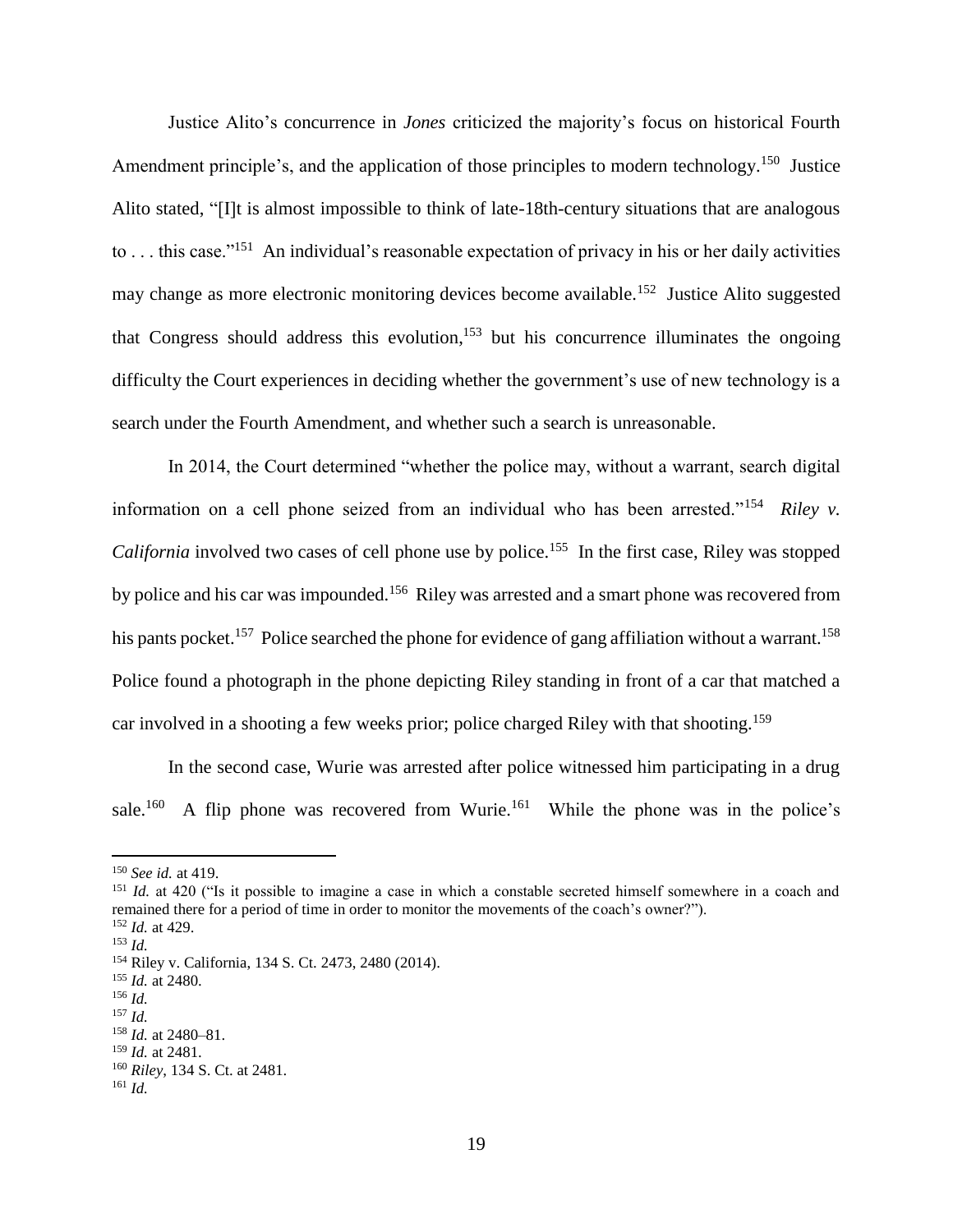possession, multiple calls were received from "my house."<sup>162</sup> Without a warrant, police opened the phone, pressed two buttons to obtain the phone number and searched online to find where the calls originated.<sup>163</sup> When the police arrived at the location of the calls, they obtained a search warrant, searched the home, and seized drugs, a gun, and cash.<sup>164</sup> Wurie was then charged.<sup>165</sup>

The Court stated that a search of the cell phone data could not be justified as a search incident to arrest because the arrestee cannot use the cell phone data as a weapon to endanger an officer or as a tool to escape.<sup>166</sup> The Court was concerned with the amount of personal information that an officer could access on a cell phone without a warrant, including GPS information. <sup>167</sup> GPS information can provide specific movements of an individual, and "'a wealth of detail about her familial, political, professional, religious, and sexual associations."<sup>168</sup> The Court held that a warrant is required to search cell phone data seized incident to an arrest.<sup>169</sup> This case demonstrates how invasive GPS data can be, which applies to ankle monitoring.

Finally, most important to the within analysis, the Court created a necessary connection between the Fourth Amendment and the imposition of an ankle monitor as a condition of pretrial release.<sup>170</sup> In *Grady v. North Carolina*, Grady was convicted of a crime, sentenced, and released upon completion of his prison term.<sup>171</sup> Pursuant to a North Carolina statute, the court determined that Grady should be released with the condition that he wear an ankle monitor for the rest of his

 $\overline{a}$ <sup>162</sup> *Id.*

<sup>163</sup> *Id.*

<sup>164</sup> *Id.*

<sup>165</sup> *Id.* at 2482.

<sup>166</sup> *Riley*, 134 S. Ct. at 2485.

<sup>167</sup> *Id.* at 2489–90.

<sup>168</sup> *Id.* (quoting *Jones*, 565 U.S. at 415 (Sotomayor, J., concurring)).

<sup>169</sup> *Id.* at 2495.

<sup>170</sup> Grady v. North Carolina, 135 S. Ct. 1368 (2015).

<sup>171</sup> *Id.* at 1369.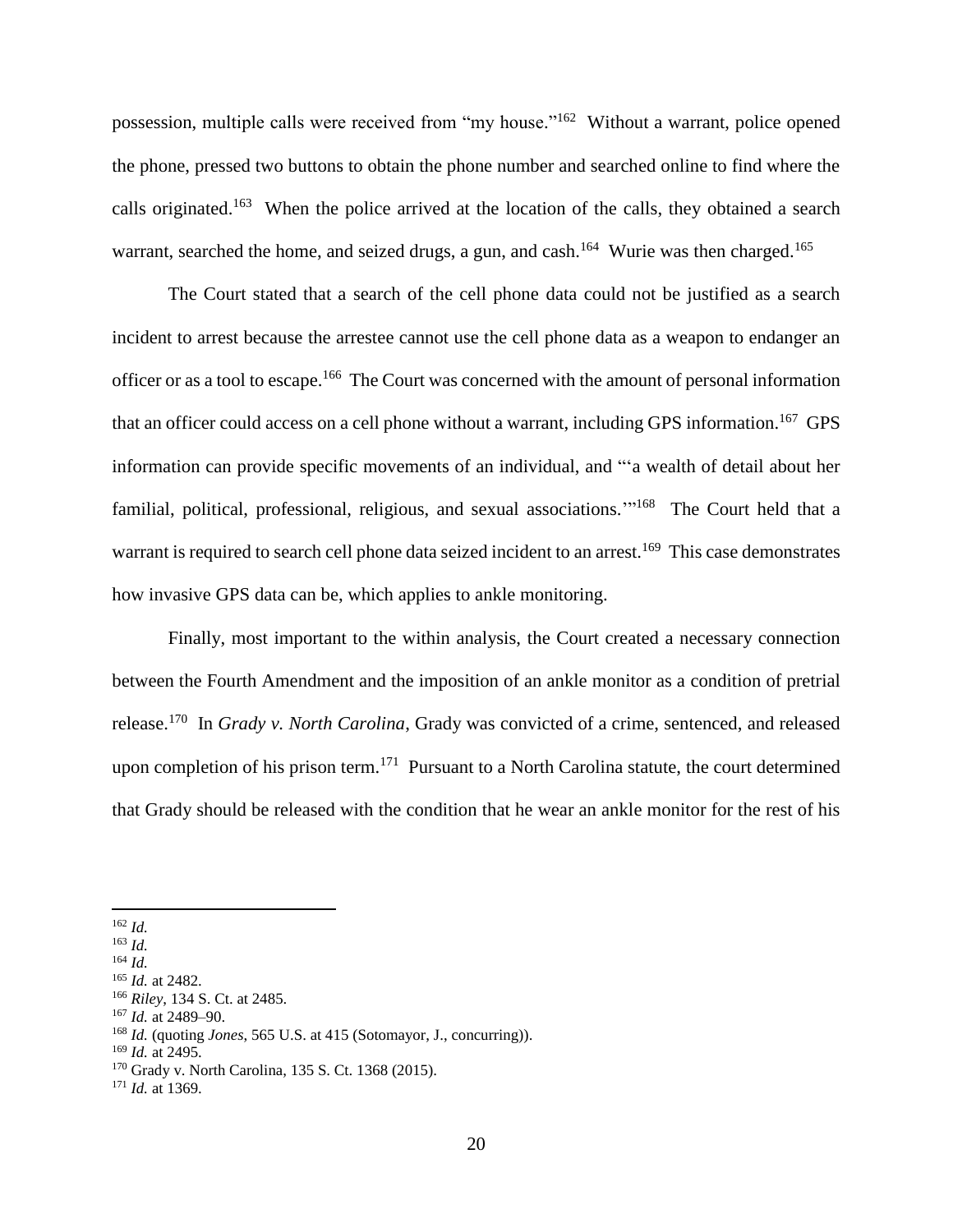life.<sup>172</sup> Grady appealed, challenging the constitutionality of the requirement, because it violated his Fourth Amendment right against unreasonable searches and seizures.<sup>173</sup> The Court concluded that "a State . . . conducts a search when it attaches a device to a person's body, without consent, for the purpose of tracking that individual's movements."<sup>174</sup> The Court, however, left unanswered the question of whether such a search was unreasonable.<sup>175</sup>

<span id="page-21-0"></span>2. The Fourth Amendment Reasonableness and the Least Restrictive Means

Some may say that requiring an arrestee to wear an ankle monitor is more restrictive than the option of release on monetary bail.<sup>176</sup> Others argue that wearing an ankle monitor is less restrictive when compared with pretrial detention due to an arrestee's inability to post bail.<sup>177</sup> While the least restrictive means are not required for a search to be reasonable,  $178$  the court must balance an individual's privacy interest against the government's interest.<sup>179</sup>

The Fourth Amendment protects against unreasonable searches and seizures.<sup>180</sup> The Court determines whether a search was reasonable under the Fourth Amendment.<sup>181</sup> The reasonableness of a search "is determined by assessing, on the one hand, the degree to which it intrudes upon an individual's privacy and, on the other, the degree to which it is needed for the promotion of

 $\overline{a}$ <sup>172</sup> *Id.*

<sup>173</sup> *Id.*

<sup>174</sup> *Id.* at 1370.

<sup>175</sup> *Id.* at 1371.

<sup>176</sup> *See* Fatma E. Marouf, *Alternatives to Immigration Detention*, 38 CARDOZO L. REV. 2141, 2155 (2017) (discussing electronic monitoring, bail, and pretrial detention concerns in immigration detention). Available options the government may impose on the detainee in lieu of detention include release on the detainee's own recognizance, payment of monetary bail, and participation in electronic monitoring, with electronic monitoring being "the most restrictive and invasive of these options." *Id.*

<sup>177</sup> Samuel R. Wiseman, *Pretrial Detention and the Right to Be Monitored*, 123 YALE L. J. 1344, 1395 (2014) ("Electronic monitoring is clearly less restrictive than a monetary requirement resulting in detention.").

<sup>178</sup> Vernonia Sch. Dist. 47J v. Acton, 515 U.S. 646, 663 (1995) (citing Skinner v. Railway Labor Execs.' Ass'n, 489 U.S. 602, 629, n.9 (1989)).

<sup>179</sup> Samson v. California, 547 U.S. 843, 848 (2006) (quoting United States v. Knights, 534 U.S. 112, 118–19 (2001)). *See* discussion *infra* Part IV.B.2.

<sup>180</sup> U.S. CONST. amend. IV.

<sup>181</sup> *Samson*, 547 U.S. at 848 (quoting *Knights*, at 118).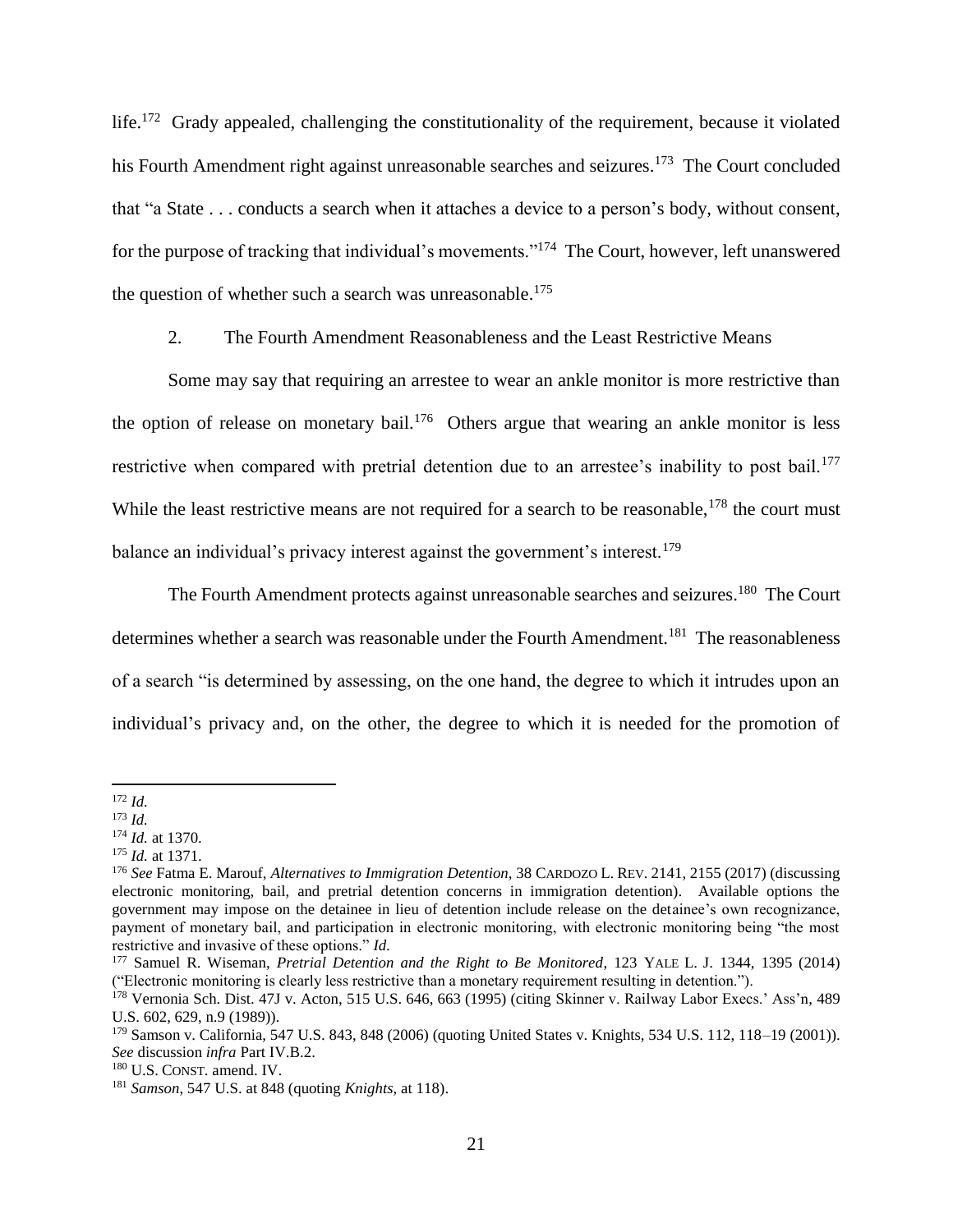legitimate governmental interests."<sup>182</sup> The present matter involves arrestees that are released pretrial with restrictive conditions. The Fourth Amendment reasonableness analysis is different under the CJRA than for parties that are searched incident to an arrest or matters where law enforcement agents must obtain a warrant prior to a search. Rather, the State and the courts are making a determination of which restriction(s) the arrestee will be subject to. The present matter is similar to parties sentenced to probation or released on parole and subject to restrictive conditions. Here, however, "unlike convicts, arrestees and pretrial detainees," the arrestees "are entitled to a presumption of innocence."<sup>183</sup> Furthermore, being arrested for a crime does not create an inference that the arrestee is more likely to commit a crime if released pretrial.<sup>184</sup>

When a court in the State of New Jersey orders an arrestee wear an ankle monitor as a condition of pretrial release, this creates a search under the Fourth Amendment.<sup>185</sup> Though not required, when determining which restrictive conditions to place upon an arrestee under the CJRA, the court must order "the *least restrictive condition*, or combination of conditions" to reasonably assure the arrestee will appear in court, is not a danger to the safety and protection of people and the community, and will not obstruct the criminal justice process.<sup>186</sup> Monetary bail is not included in this consideration.<sup>187</sup> The Supreme Court has "repeatedly refused" to state that only the least restrictive search is reasonable under the Fourth Amendment.<sup>188</sup>

<sup>182</sup> *Id.* (quoting *Knights*, 534 U.S. at 118–19).

<sup>&</sup>lt;sup>183</sup> United States v. Mitchell, 652 F.3d 387, 422 (3d Cir. 2011). The fundamental principle that defendants are innocent until proven guilty is recognized within the Federal Act, stating that "[n]othing in this section shall be construed as modifying or limiting the presumption of innocence." 18 U.S.C. § 3142. *See* United States v. Karper, 847 F. Supp. 2d 350, 358 (N.D.N.Y. 2011).

<sup>184</sup> *Karper*, 847 F. Supp. 2d at 363 (quoting United States v. Scott, 450 F.3d 863, 874 (9th Cir.2006)).

<sup>185</sup> *See Grady*, 135 S. Ct. at 1371.

<sup>186</sup> N.J. STAT. ANN. § 2A:162-17(b)(2) (emphasis added).

<sup>187</sup> *See id*.

<sup>188</sup> Vernonia Sch. Dist. 47J v. Acton, 515 U.S. 646, 663 (1995) (citing Skinner v. Railway Labor Execs.' Ass'n, 489 U.S. 602, 629, n.9 (1989)).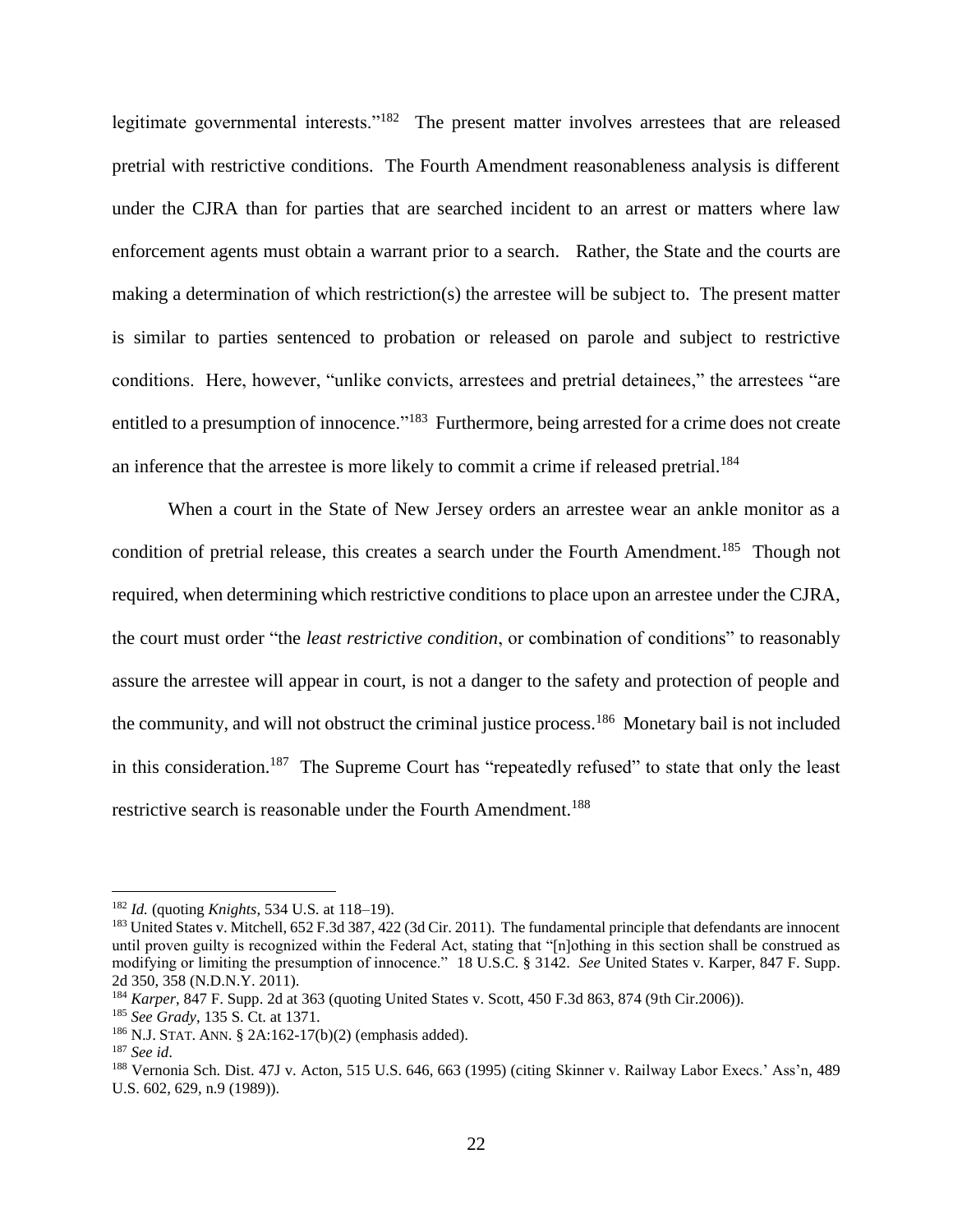For example, in *Illinois v. Lafayette*, the Court determined whether the police may search an arrestee's shoulder bag upon arriving at the police station without a warrant.<sup>189</sup> The Court found that the search was reasonable in order to protect the police officers and to inventory the contents of the shoulder bag.<sup>190</sup> Other, less restrictive, means of effecting these goals would have been to seal the shoulder bag in a plastic bag.<sup>191</sup> The Court, however, rejected this argument, because reasonableness is not determined based on the existence of a less restrictive alternative.<sup>192</sup> The Court declined to second-guess police departments on the methods used to "best deter theft by and false claims against its employees" and protect the security of the police station.<sup>193</sup>

The Court also considered the least restrictive means in *Skinner v. Railway Labor Executives' Ass'n*.<sup>194</sup> The Court decided whether regulations imposed by the Federal Railroad Administration (FRA) requiring drug and alcohol tests of certain employees was a violation of the Fourth Amendment.<sup>195</sup> The Court considered the respondents' argument that "less drastic and equally effective means" existed where drug and alcohol tests were not necessary, such as training supervisors to detect employees that may be under the influence.<sup>196</sup> The Court rejected this argument and stated that reasonableness is not determined based on the existence of a less restrictive alternative.<sup>197</sup> The Court noted that the FRA did consider various alternatives and

<sup>189</sup> 462 U.S. 640, 641 (1983).

<sup>190</sup> *Id.* at 646.

<sup>191</sup> *Id.* at 647.

<sup>&</sup>lt;sup>192</sup> *Id.* ("In *Cady v. Dombrowski*, ... we held, '[t]he fact that the protection of the public might, in the abstract, have been accomplished by "less intrusive" means does not, by itself, render the search unreasonable.' [413 U.S. 433, 447  $(1973)!$ .").

<sup>193</sup> *Id.*

<sup>194</sup> 489 U.S. 602, 629, n.9 (1989).

<sup>195</sup> *Id.* at 607–08.

<sup>196</sup> *Id.* at 629, n.9.

<sup>197</sup> *Id.*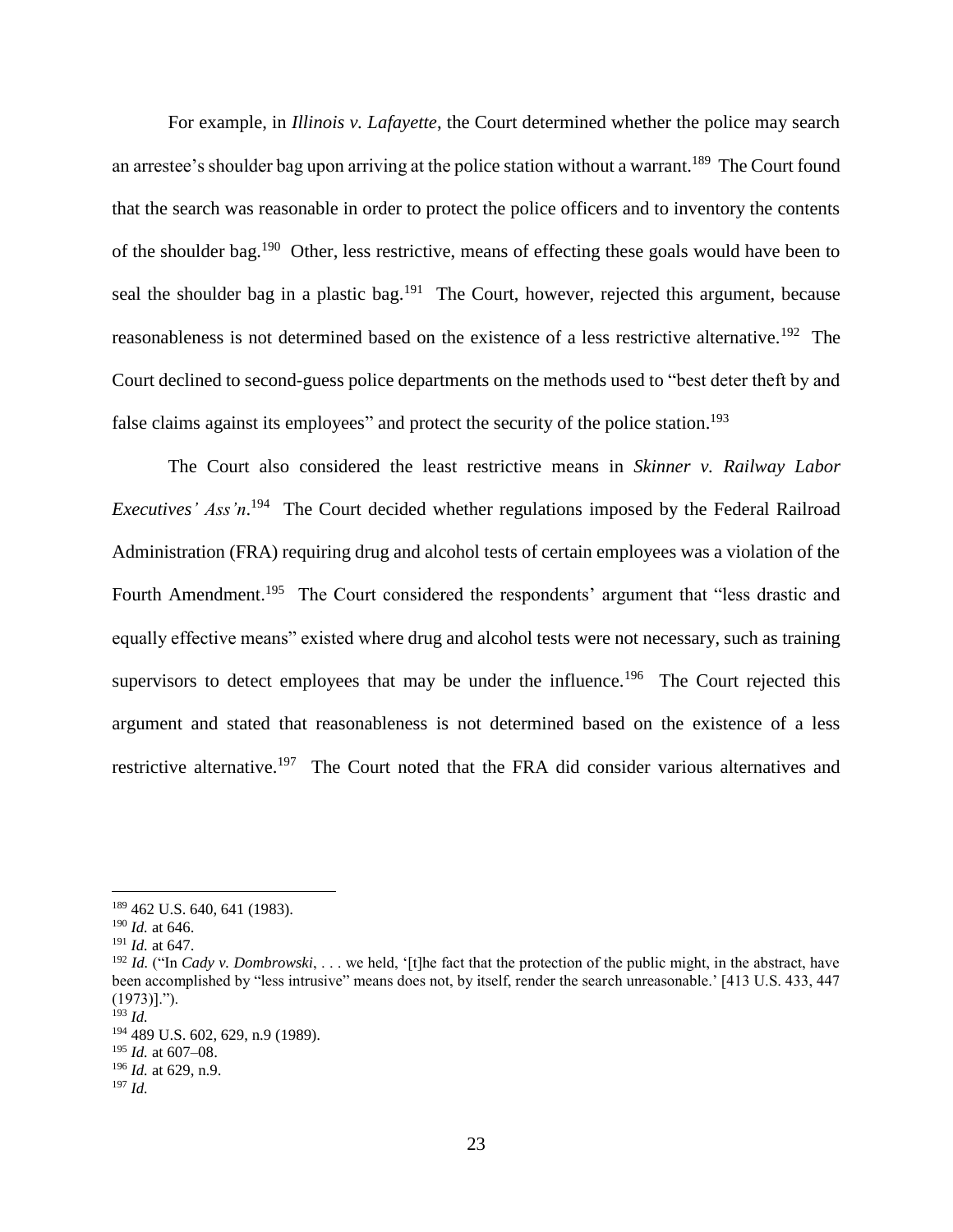reasonably found them inadequate.<sup>198</sup> The Court declined to "second-guess the reasonable conclusions drawn by the FRA after years of investigation and study."<sup>199</sup>

- V. Unreasonable Search Determination Following *Grady v. North Carolina*
- A. An Ankle Monitor Required Under the CJRA Is a Search Under the Fourth Amendment

The Court made two determinations in *Grady*: (1) ankle monitoring that is not consented to is a Fourth Amendment search<sup>200</sup> and (2) if the ankle monitoring is found to be a search, the search must not be unreasonable.<sup>201</sup> First, although the *Grady* Court found the ankle monitoring was a search, the Court did not explain what "without consent" meant.<sup>202</sup> Furthermore, the United States Supreme Court has previously declined to decide whether an individual waives his Fourth Amendment rights by consenting to a search where the alternative is remaining in jail.<sup>203</sup> Some courts of appeals, however, have found that an individual does not consent to a search where the alternative is jail.<sup>204</sup> A similar conclusion can be reached when an arrestee is ordered to wear an ankle monitor as a condition of pre-trial release. If an arrestee refused to consent to a court's order to wear an ankle monitor, the arrestee would likely remain in jail pending trial. Nevertheless, this

 $\overline{a}$ 

<sup>202</sup> *Id.* at 1370.

<sup>198</sup> *Id.*

<sup>199</sup> *Id.*

<sup>200</sup> 135 S. Ct. 1368, 1370 (2015).

<sup>201</sup> *Id.* at 1371.

<sup>203</sup> *See* Samson v. California, 547 U.S. 843, 852 n.3 (2006) (declining to address the consent issue where the search was found to be reasonable). *But see id.* at 863 n.4 (Stevens, J., dissenting) (finding no consent because, when deciding between jail and search conditions, "to speak of consent in this context is to resort to a 'manifest fiction,' for 'the [parolee] who purportedly waives his rights by accepting such a condition has little genuine option to refuse'") (quoting WAYNE LAFAVE, SEARCH AND SEIZURE: A TREATISE ON THE FOURTH AMENDMENT § 10.10(b), 440–41 (4th ed. 2004)).

<sup>204</sup> *See* United States v. Lara, 815 F.3d 605 (9th Cir. 2016) (holding that when a probationer accepted restrictive terms of his release, the probationer did not waive his Fourth Amendment rights and the search imposed by the restriction still needed to be reasonable); United States v. Isiofia, 370 F.3d 226, 232–33 (2d Cir. 2004) (finding the district court did not err in finding the defendant did not consent to the search, where consent was given after defendant allegedly was told that if he did not consent he would be jailed).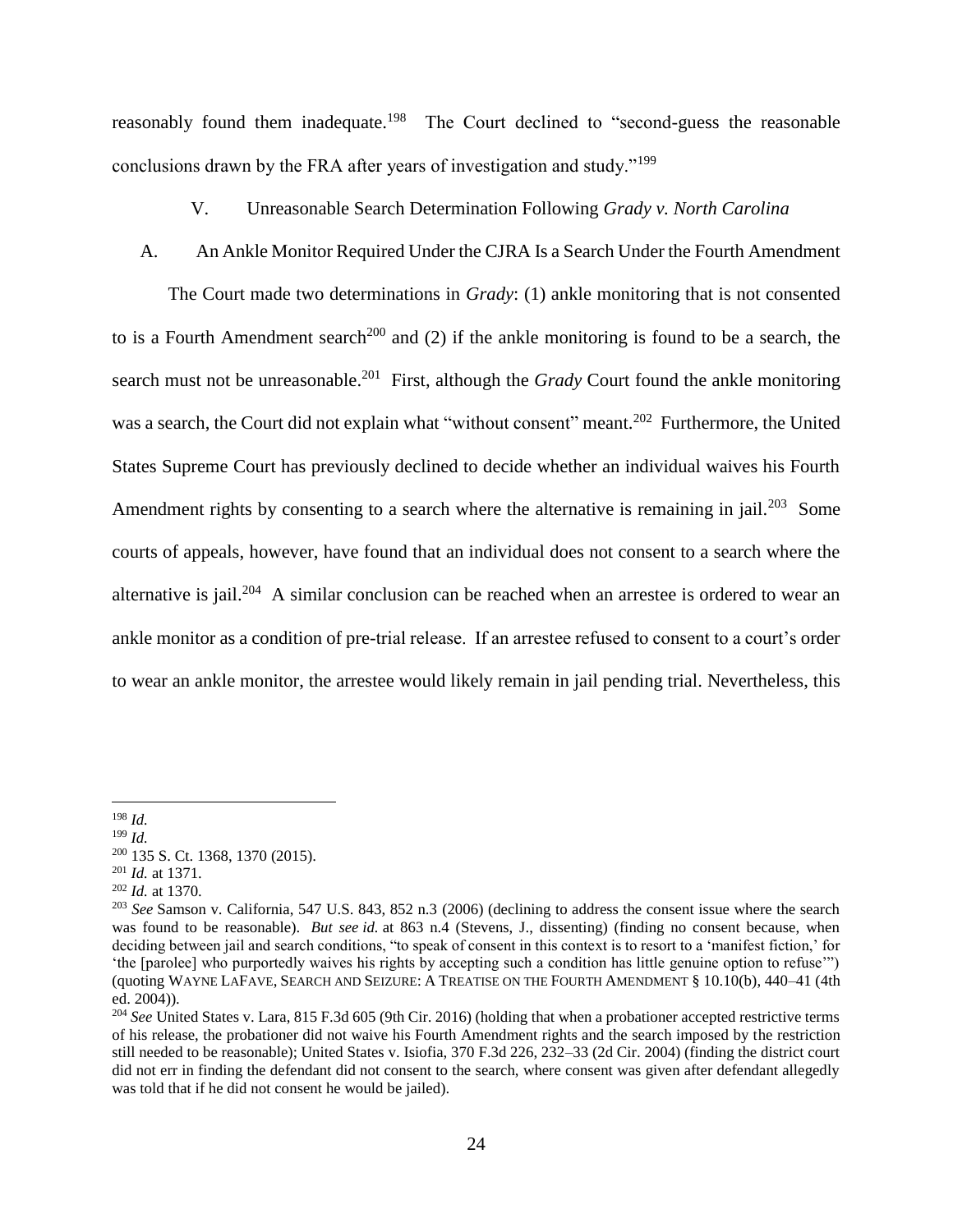uncertainty is beyond the scope of this Comment. The Court has found it unnecessary to address the issue of whether the defendant consented to the search when the search is reasonable.<sup>205</sup>

#### B. An Ankle Monitor Required Under the CJRA Is Reasonable

To the *Grady* Court's second point, because there is no consent, the imposition of an ankle monitor is a search and the reasonableness test applies.<sup>206</sup> The Fourth amendment protects against unreasonable searches and seizures.<sup>207</sup> The reasonableness of a search "is determined by assessing, on the one hand, the degree to which it intrudes upon an individual's privacy and, on the other, the degree to which it is needed for the promotion of legitimate governmental interests."<sup>208</sup>

1. The Arrestee Has Privacy Interests Against the Imposition of an Ankle Monitor

The ankle monitor imposed by the court under the CJRA creates a privacy concern for the arrestee. It is important to remember that an arrestee released pretrial has not been found guilty of the crime he or she is accused of. It is a fundamental principle that an individual is innocent until proven guilty.<sup>209</sup> Ankle monitoring is a restriction on a potentially innocent individual's liberty. The Supreme Court has stated that GPS information can provide specific movements of an individual, and "reflects a wealth of detail about her familial, political, professional, religious, and sexual associations."<sup>210</sup> All of this formerly private information is now within control of the government. Furthermore, certain clothing styles may make it difficult to cover up an ankle monitor, leaving the monitor exposed for family, friends, colleagues, and others to see when the

<sup>205</sup> *Samson*, 547 U.S. at 852 n.3.

<sup>206</sup> *Grady*, 135 S. Ct. at 1370.

<sup>207</sup> U.S. CONST. amend. IV.

<sup>208</sup> *Samson*, 547 U.S. at 848 (quoting United States v. Knights, 534 U.S. 112, 118–19 (2001)).

<sup>209</sup> *See* United States v. Karper, 847 F. Supp. 2d 350, 358 (N.D.N.Y. 2011).

<sup>210</sup> Riley v. California, 134 S. Ct. 2473, 2490 (2014) (quoting United States v. Jones, 565 U.S. 400, 415 (2012) (Sotomayor, J., concurring)) (discussing the use of cellphone GPS monitoring).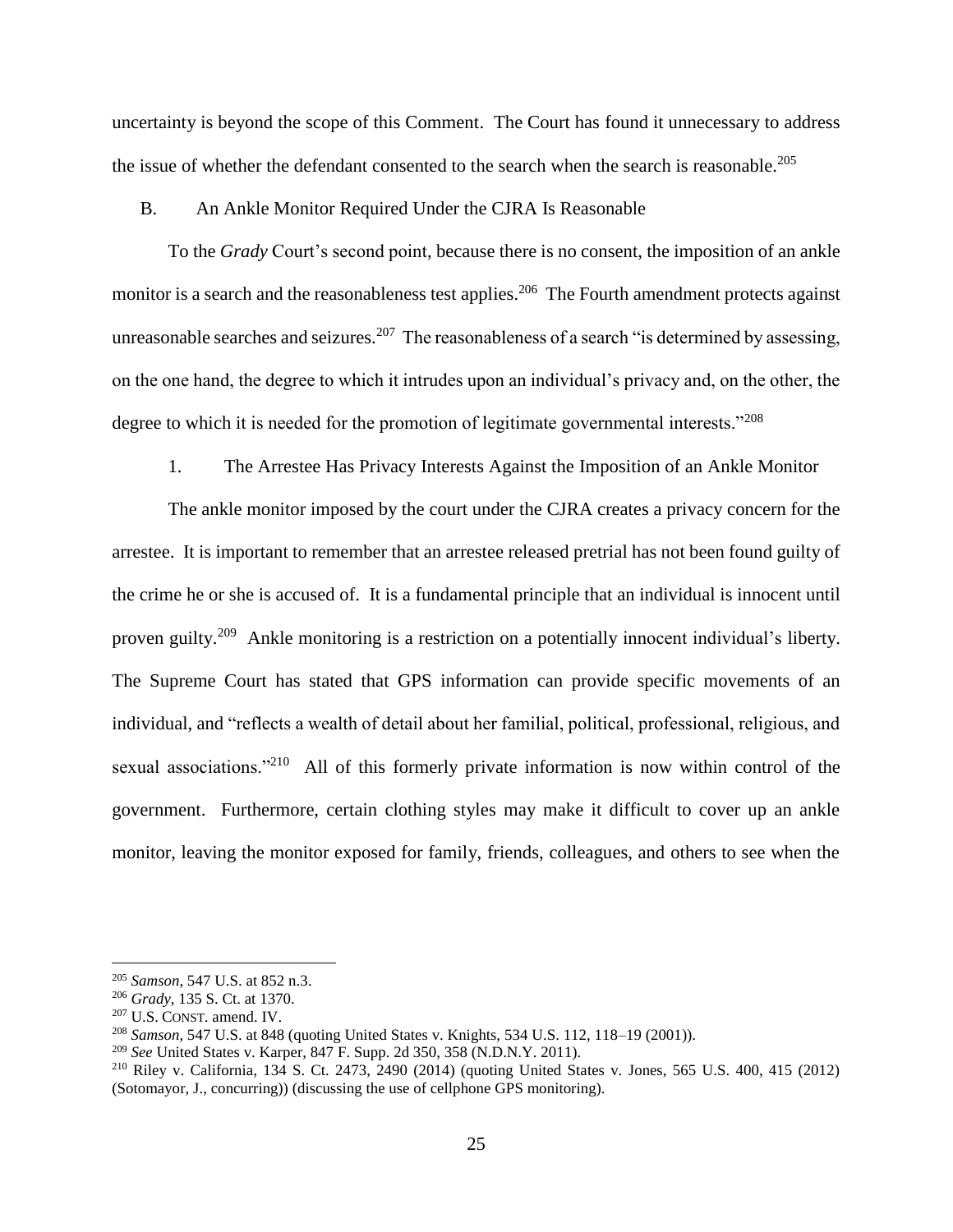arrestee is in public.<sup>211</sup> If others witness the arrestee walking down the street wearing an ankle monitor, it may be assumed that the arrestee was already found guilty and released on probation or parole.<sup>212</sup> Even though the arrestee is innocent until proven guilty—or even just innocent—the ankle monitor becomes a social stigma.<sup>213</sup>

# 2. The State of New Jersey Has a Legitimate Governmental Interest Which Outweighs the Arrestee's Privacy Interest

The New Jersey government's stated purpose under the CJRA is to reasonably assure that the arrestee will appear in court, is not a danger to the safety and protection of people and the community, will not obstruct the criminal justice process, and will follow the conditions of release.<sup>214</sup> As mentioned earlier, the CJRA's purpose is similar to that of the Federal Act, which was found to be constitutional in *United States v. Salerno*. <sup>215</sup> The State's concerns are legitimate. To reasonably ensure the arrestee will appear in court has long been recognized as a constitutional purpose for imposing bail.<sup>216</sup> Additionally, the CJRA seeks to protect individuals and communities.<sup>217</sup> "States and municipalities are  $\ldots$  vested with the [important] responsibility of protecting the health, safety, and welfare of its citizens."<sup>218</sup>

<sup>211</sup> See M.M., *Living with an Ankle Bracelet: Freedom, with Conditions*, THE MARSHALL PROJECT (July 16, 2015), https://www.themarshallproject.org/2015/07/16/living-with-an-ankle-bracelet#.1UaJaftgJ ("I wear [an ankle monitor,] afraid that someone at work will notice the bulge. When I go to school, I worry my friends will spot it and leave me. I push it up into my jeans, hoping they won't see.").

<sup>&</sup>lt;sup>212</sup> Specific to New Jersey, in 2013, 1,401 parolees were subject to electronic monitoring—most of whom were highrisk sex offenders. The Associated Press, *Glance: How NJ Uses Electronic Monitoring*, THE TRENTONIAN (July 28, 2013 3:04 PM), http://www.trentonian.com/article/TT/20130728/NEWS03/130729620. It does not appear that an ankle monitor worn by a sex offender or parolee looks any different than an ankle monitor worn by an arrestee pending trial. It is therefore likely that a person seeing an arrestee wearing an ankle monitor may assume the arrestee was already found guilty of a crime.

<sup>213</sup> *See* Fatma E. Marouf, *Alternatives to Immigration Detention*, 38 CARDOZO L. REV. 2141, 2163 (2017).

<sup>214</sup> N.J. STAT. ANN. § 2A:162-15.

<sup>215</sup> 481 U.S. 739, 741 (1987).

<sup>216</sup> State v. Johnson, 294 A.2d 245, 252 (1972) (stating that bail's primary purpose in New Jersey is to ensure the arrestee's presence at trial).

<sup>&</sup>lt;sup>217</sup> N.J. STAT. ANN. § 2A:162-15 (stating that part of the purpose of the CJRA is to reasonably assure the arrestee is not a danger to the safety and protection of people and the community).

<sup>218</sup> United Haulers Ass'n, Inc. v. Oneida-Herkimer Solid Waste Mgmt. Auth., 550 U.S. 330, 342–43 (2007) (citing Metropolitan Life Ins. Co. v. Massachusetts, 471 U.S. 724, 756 (1985)).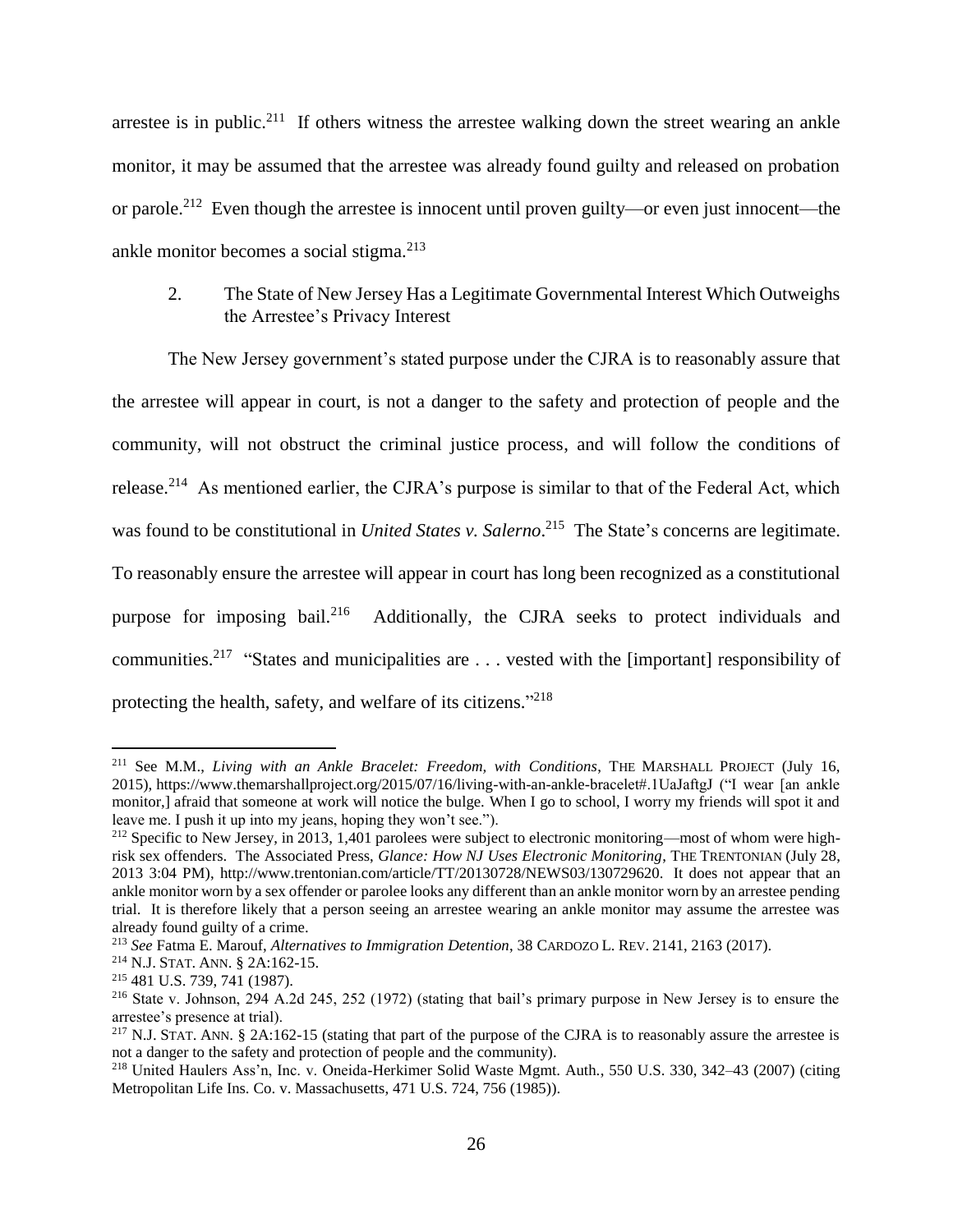Furthermore, the Court has also stated that the states' traditional police power "is defined as the authority to provide for the public health, safety, and morals."<sup>219</sup> The Court has recognized this police power as a legitimate governmental interest. The CJRA certainly helps to accomplish this interest. Specifically, if the court finds it necessary to impose a non-monetary restrictive condition on the arrestee following pretrial release, the condition must be the least restrictive.<sup>220</sup> The court would need to find many other less restrictive conditions were insufficient to order an ankle monitor be worn at release. The imposition of an ankle monitor may allow the government to prevent the arrestee from committing a future crime, leaving the state, or attacking the victim of the arrestee's crime if there was one.<sup>221</sup>

The government has a strong interest in protecting its citizens and the stated purpose of the CJRA is a legitimate governmental interest. Furthermore, although the requirement that an arrestee wear an ankle monitor may raise privacy concerns, these concerns "seem, to some extent, intuitively reasonable."<sup>222</sup> The community should be protected, however, "[i]f evidence suggests that individuals could jeopardize the safety of their community while they awaited trial."<sup>223</sup> Prior to the enactment of the CJRA, some monetary bail amount would have been sufficient for an arrestee to be released pretrial.<sup>224</sup> Under the CJRA, however, it is reasonable to order an arrestee to comply with conditions of pretrial release, including wearing an ankle monitor, before ordering monetary bail, even if an arrestee is willing to pay any amount of monetary bail in lieu of the

<sup>219</sup> Egolf v. Witmer, 526 F.3d 104, 119 (2008) (Smith, J., concurring) (quoting Barnes v. Glen Theatre, Inc.*,* 501 U.S. 560, 569 (1991)).

<sup>220</sup> N.J. STAT. ANN. § 2A:162-17(b)(2).

<sup>221</sup> *See* N.J. STAT. ANN. § 2A:162-15 (stating that the purpose of the CJRA is to reasonably assure the arrestee will appear in court, is not a danger to the safety and protection of people and the community, will not obstruct the criminal justice process, and will follow the conditions of release).

<sup>222</sup> Wiseman, *supra* note [177,](#page-21-0) at 1351.

<sup>223</sup> *Id.*

<sup>224</sup> *See* N.J. CONST. OF 1947, art. 1 ¶ 11.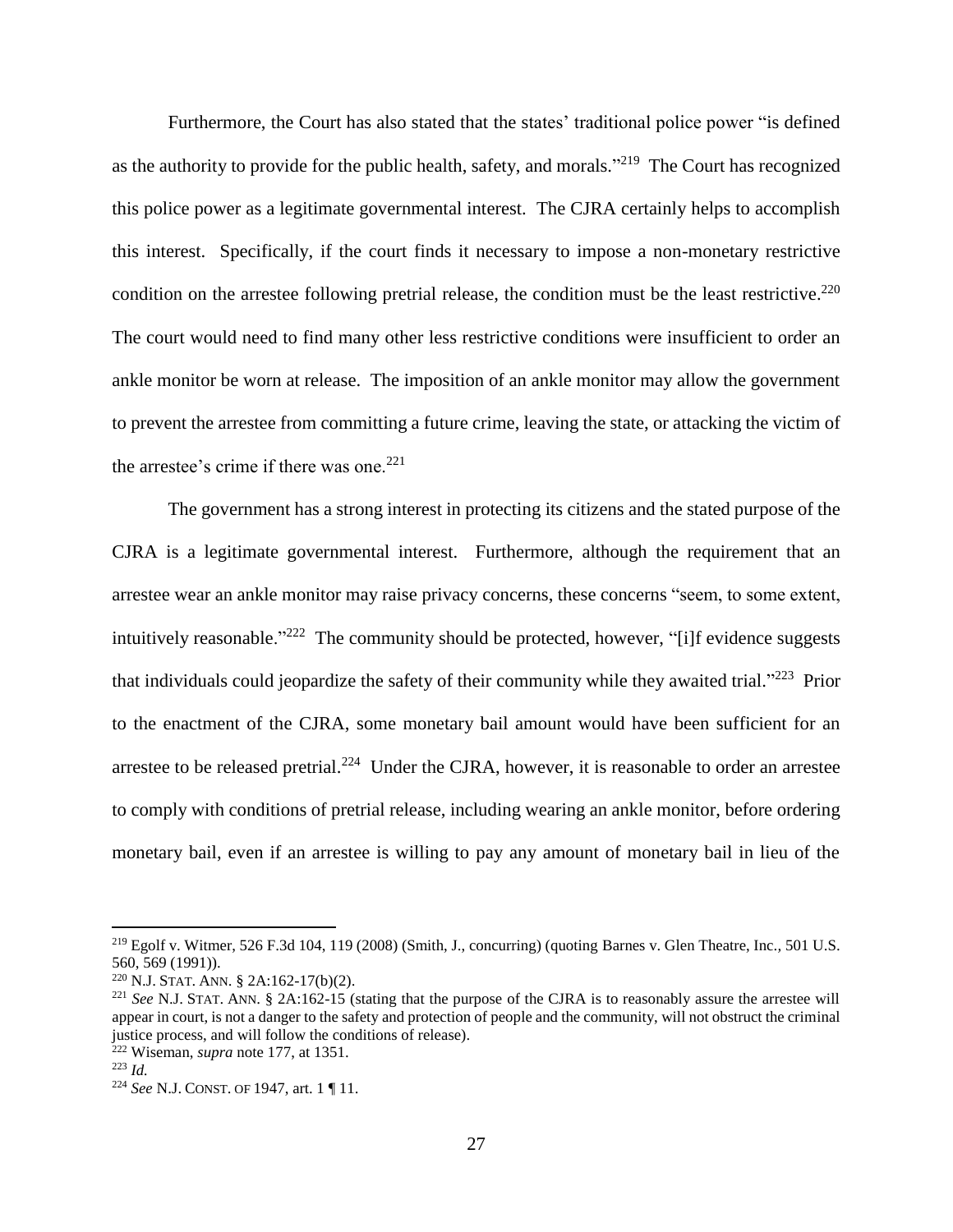restrictions.<sup>225</sup> While complying with a court's order of pretrial release may be more burdensome on the arrestee than simply posting bail, it is not a violation of the Fourth Amendment to remove monetary bail from the consideration. This is because the least restrictive means are not required under the Fourth Amendment.

# C. Least Restrictive Means Are Not Required Under the Fourth Amendment

Although the CJRA states that a court is required to impose the least restrictive means from a list of non-monetary restrictions, this was a determination of the New Jersey legislature and not a Fourth Amendment requirement. The test under the Fourth Amendment is reasonableness.<sup>226</sup> Where the search via an ankle monitor is reasonable, it is not constitutionally necessary for the search to be the least restrictive.<sup>227</sup> The argument can be made that monetary bail is less restrictive than an ankle monitor, and therefore should be considered prior to the court order of an ankle monitor. Others argue that wearing an ankle monitor is less restrictive than pretrial detention where an arrestee is financially unable to post bail.<sup>228</sup> Even where an arrestee considers monetary bail less restrictive, this is not the constitutional test. The imposition of an ankle monitor is an acceptable search when found reasonable and the existence of less restrictive monetary bail does not make the ankle monitor any less reasonable.

It is unlikely the court will order an arrestee to wear an ankle monitor pending trial. The percentage of parolees released with an ankle monitor can help determine how often judges are willing to impose such a restriction. In 2013, less than 4% of parolees were required to comply

<sup>225</sup> *See* N.J. STAT. ANN. § 2A:162-17.

<sup>226</sup> U.S. CONST. amend. IV.

<sup>227</sup> *See* Skinner v. Railway Labor Execs.' Ass'n, 489 U.S. 602, 629 (1989).

<sup>228</sup> Wiseman, *supra* note [177,](#page-21-0) at 1395 ("Electronic monitoring is clearly less restrictive than a monetary requirement resulting in detention.").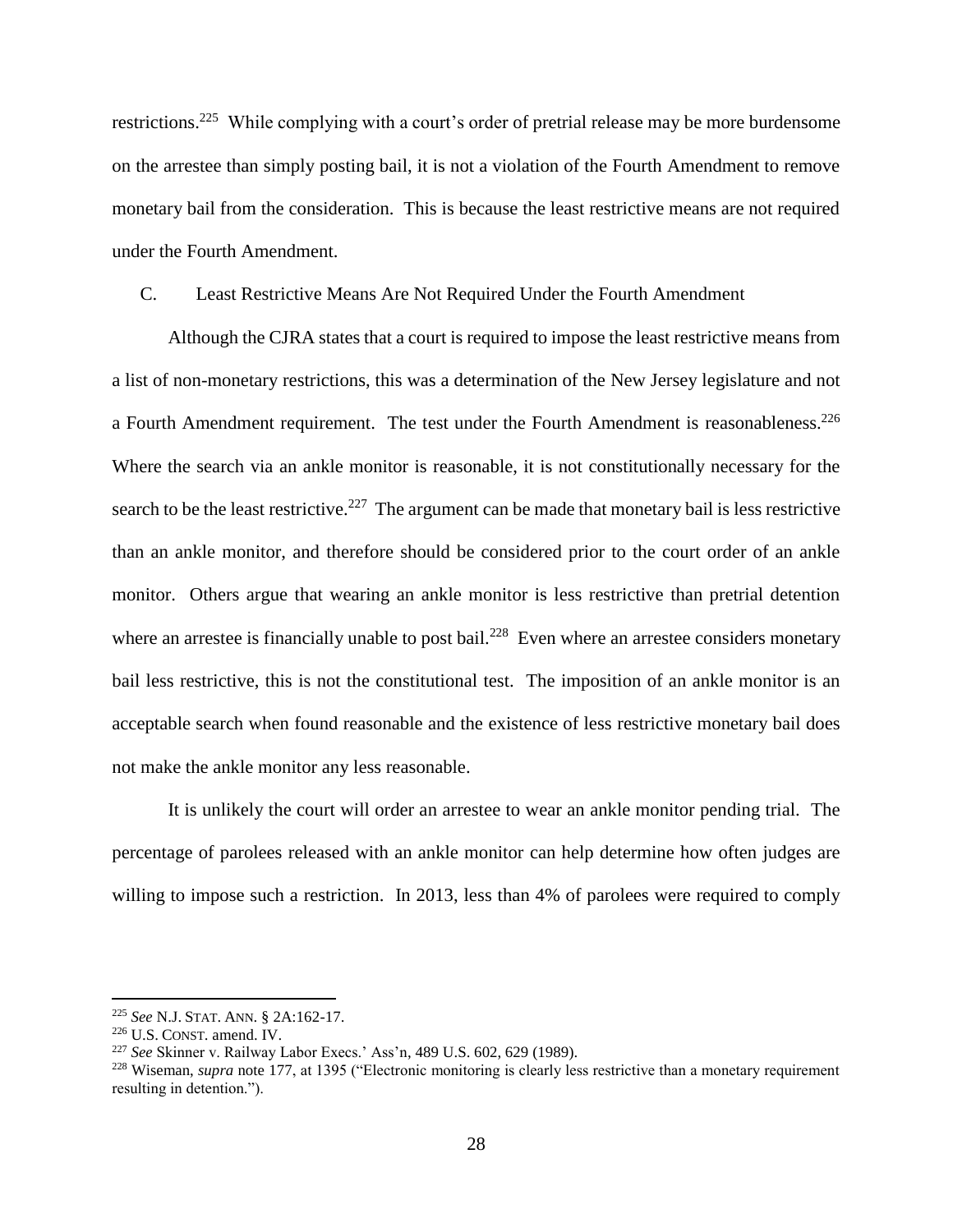with an ankle monitor order as a condition of their release.<sup>229</sup> This percentage was the same in 2014 and slightly above 3% in 2015. The percentage of parolees released on "General Parole Supervision" was approximately 50% in 2013, 2014, and  $2015^{230}$ 

As mentioned earlier, pursuant to the CJRA a court is required to impose the least restrictive means from a list of non-monetary restrictions.<sup>231</sup> These restrictions range from maintaining employment or education, and complying with a curfew, to home supervision, wearing an ankle monitor, or any other condition the court finds necessary.<sup>232</sup> While the statute does not specify that the list be followed in order, a review of the options indicates that the list is ordered from less restrictive to more restrictive.

Now, consider what the monetary bail equivalent would be for each restriction. It is likely that a lesser amount of bail would be ordered for an individual released with only the requirement to remain in school than an individual required to wear an ankle monitor. While the amount of bail equivalent to ankle monitoring is uncertain, it is likely a high amount due to the liberty restrictions and the infrequency that such a restriction is imposed. This comparison of monetary bail and ankle monitoring relates to the previously discussed benefit of the CJRA, that arrestees are less likely to be detained pretrial solely because of an inability to afford monetary bail.<sup>233</sup> Rather than ordering an individual to pay some exorbitant amount of bail that he or she cannot afford and therefore remain in confinement, an individual may now be released with an ankle monitor pending trial. It may also be the case that no amount of monetary bail would be sufficient if an individual is ordered to submit to the invasiveness of an ankle monitoring.

<sup>229</sup> New Jersey State Parole Board, *2015 Annual Report* 5 (2016),

http://www.state.nj.us/parole/docs/reports/AnnualReport2015.pdf.  $^{230}$ *Id.* 

<sup>231</sup> N.J. STAT. ANN. § 2A:162-17(b)(2).

<sup>232</sup> *Id.*

<sup>233</sup> *See* discussion *infra* Part III.B.